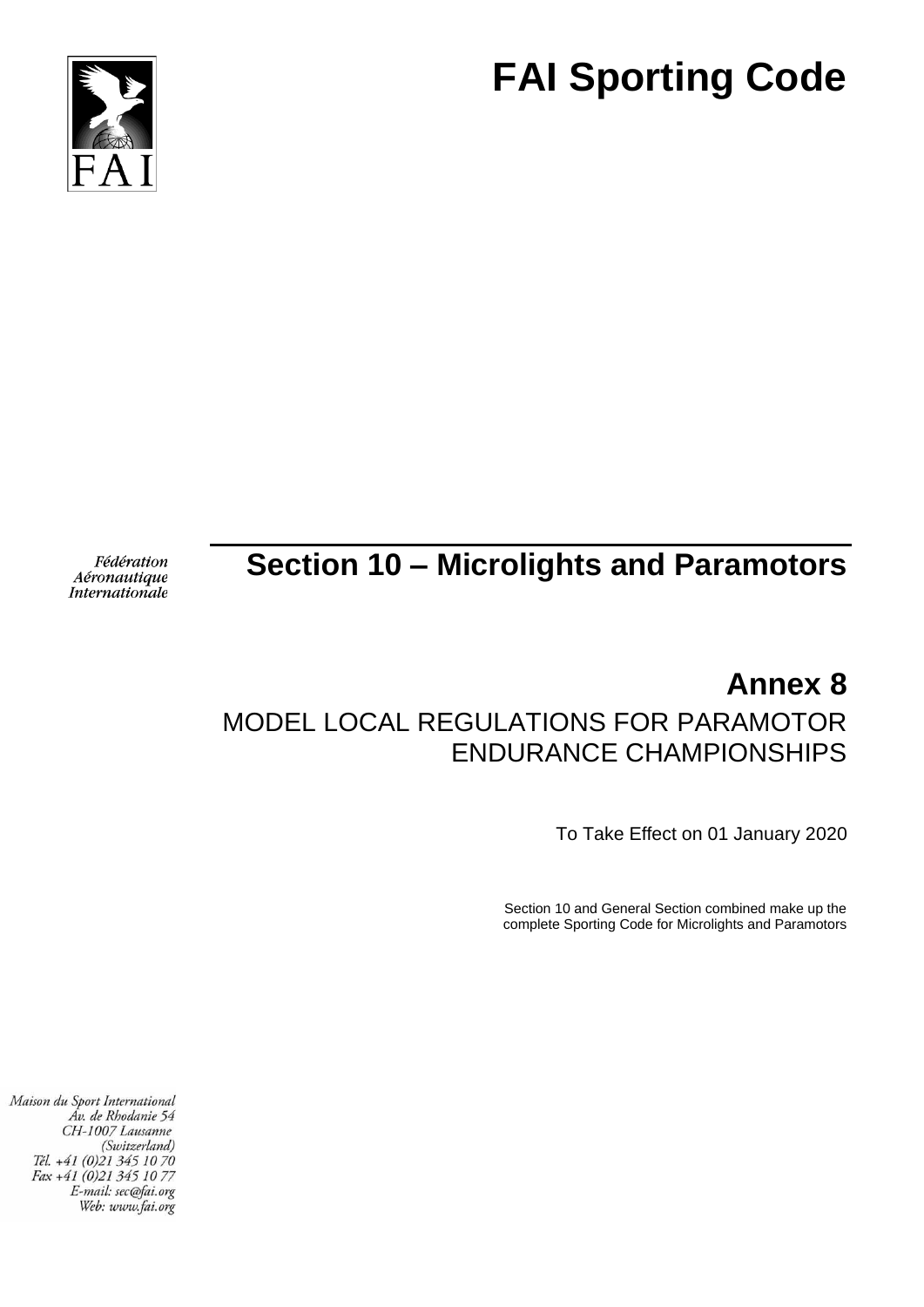# **FEDERATION AERONAUTIQUE INTERNATIONALE MSI - Avenue de Rhodanie 54 – CH-1007 Lausanne – Switzerland**

#### Copyright 2020

All rights reserved. Copyright in this document is owned by the Fédération Aéronautique Internationale (FAI). Any person acting on behalf of the FAI or one of its Members is hereby authorised to copy, print, and distribute this document, subject to the following conditions:

- **1. The document may be used for information only and may not be exploited for commercial purposes.**
- **2. Any copy of this document or portion thereof must include this copyright notice.**
- **3. Regulations applicable to air law, air traffic and control in the respective countries are reserved in any event. They must be observed and, where applicable, take precedence over any sport regulations**

Note that any product, process or technology described in the document may be the subject of other Intellectual Property rights reserved by the Fédération Aéronautique Internationale or other entities and is not licensed hereunder.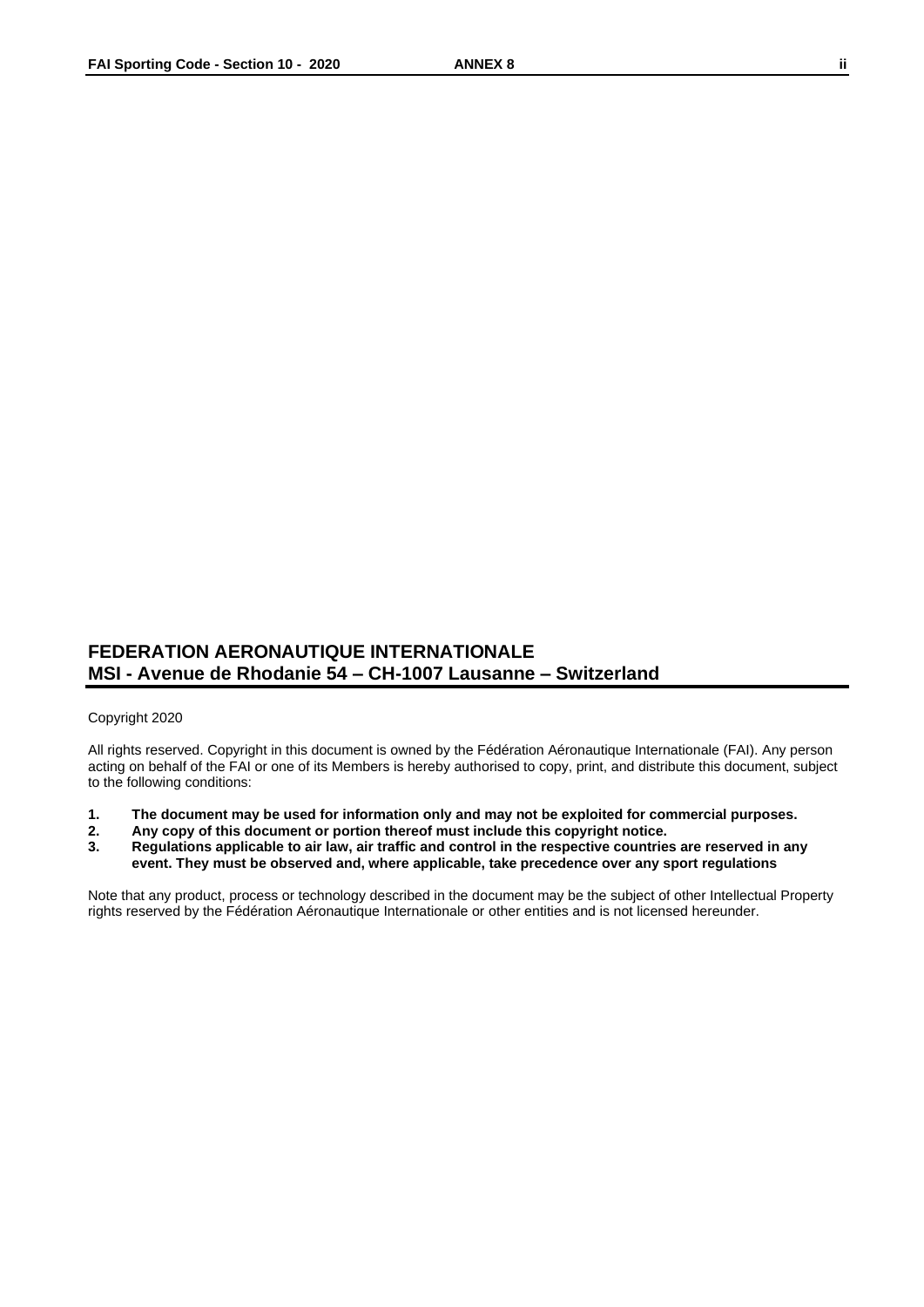#### $\mathbf{1}$

# **Annex 8 to SECTION 10**

# **MODEL LOCAL REGULATIONS**

# <span id="page-2-0"></span>FOR THE ....th **MICROLIGHT / PARAMOTOR CHAMPIONSHIPS**

# ON BEHALF OF THE FÉDÉRATION AÉRONAUTIQUE INTERNATIONALE

Organizer Address:

Tel:

FAX:

E-mail

<span id="page-2-1"></span>Official Web Site

# **AUTHORITY**

These Local Regulations combine the General Section and Section 10 of the FAI Sporting Code with regulations and requirements specific to this championship. The FAI Sporting Code shall take precedence over the Local Regulation wording if there is omission or ambiguity.

# <span id="page-2-2"></span>**CLARIFICATION**

Classes AL1, AL2, WL1 and WL2 are "Microlights" and classes PF1, PF2, PL1 and PL2 are "Paramotors"

# <span id="page-2-3"></span>**CONTENTS**

| 1     |  |
|-------|--|
| 1.1   |  |
| 1.2   |  |
| 1.3   |  |
| 1.4   |  |
| 1.5   |  |
| 1.5.1 |  |
| 1.5.2 |  |
| 1.6   |  |
| 1.7   |  |
| 1.8   |  |
| 1.9   |  |
| 1.10  |  |
| 1.11  |  |
| 1.12  |  |
| 1.13  |  |
| 1.14  |  |
| 1.15  |  |
| 1.16  |  |
| 1.17  |  |
| 1.18  |  |
| 1.19  |  |
| 1.20  |  |
| 1.21  |  |
| 1.22  |  |
| 1.23  |  |
| 1.24  |  |
|       |  |
| 2.1   |  |
|       |  |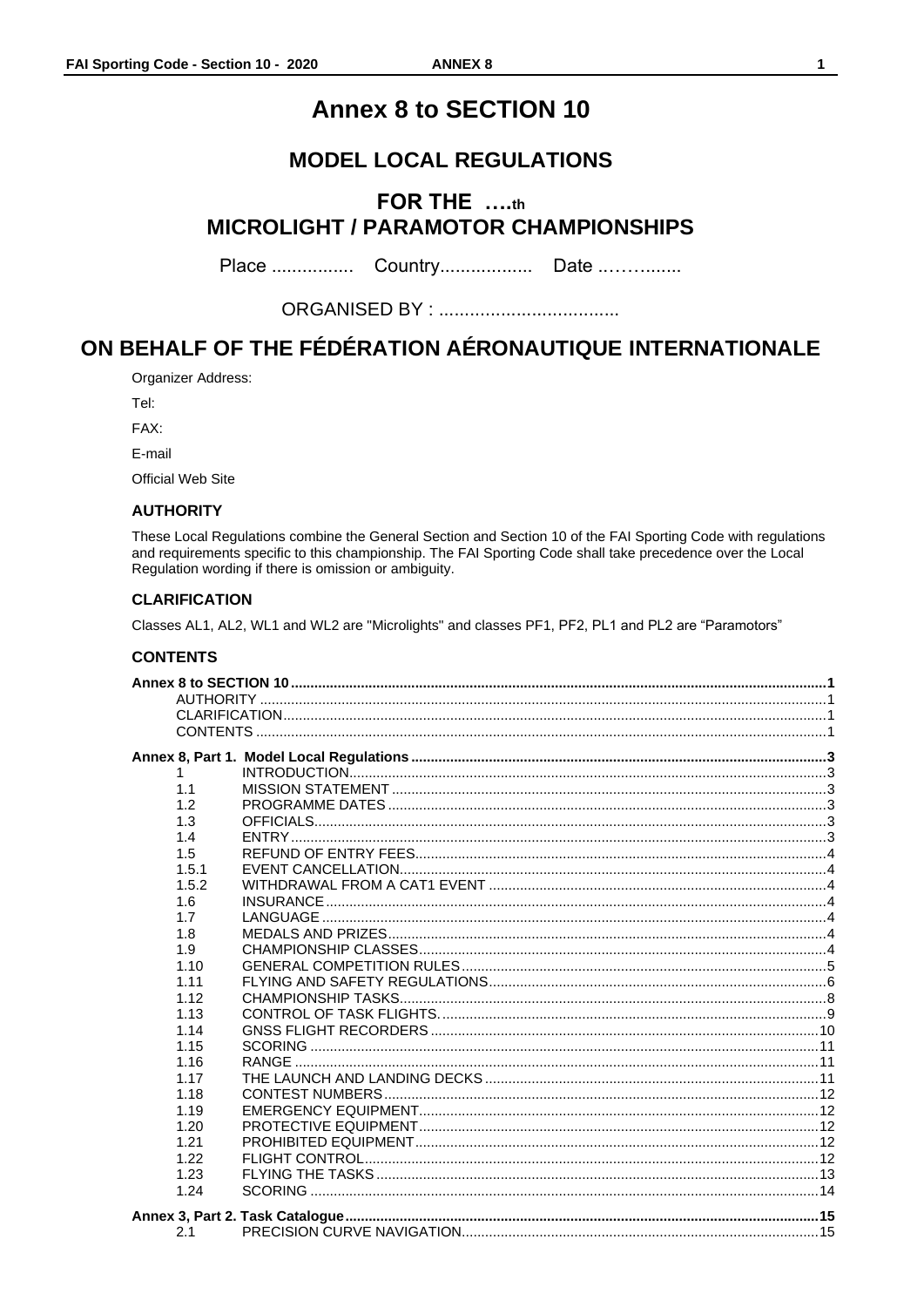| っっ  |  |
|-----|--|
| 23  |  |
| 2.4 |  |
| 2.5 |  |
| 2.6 |  |
| 27  |  |
| 27  |  |
| 28  |  |
|     |  |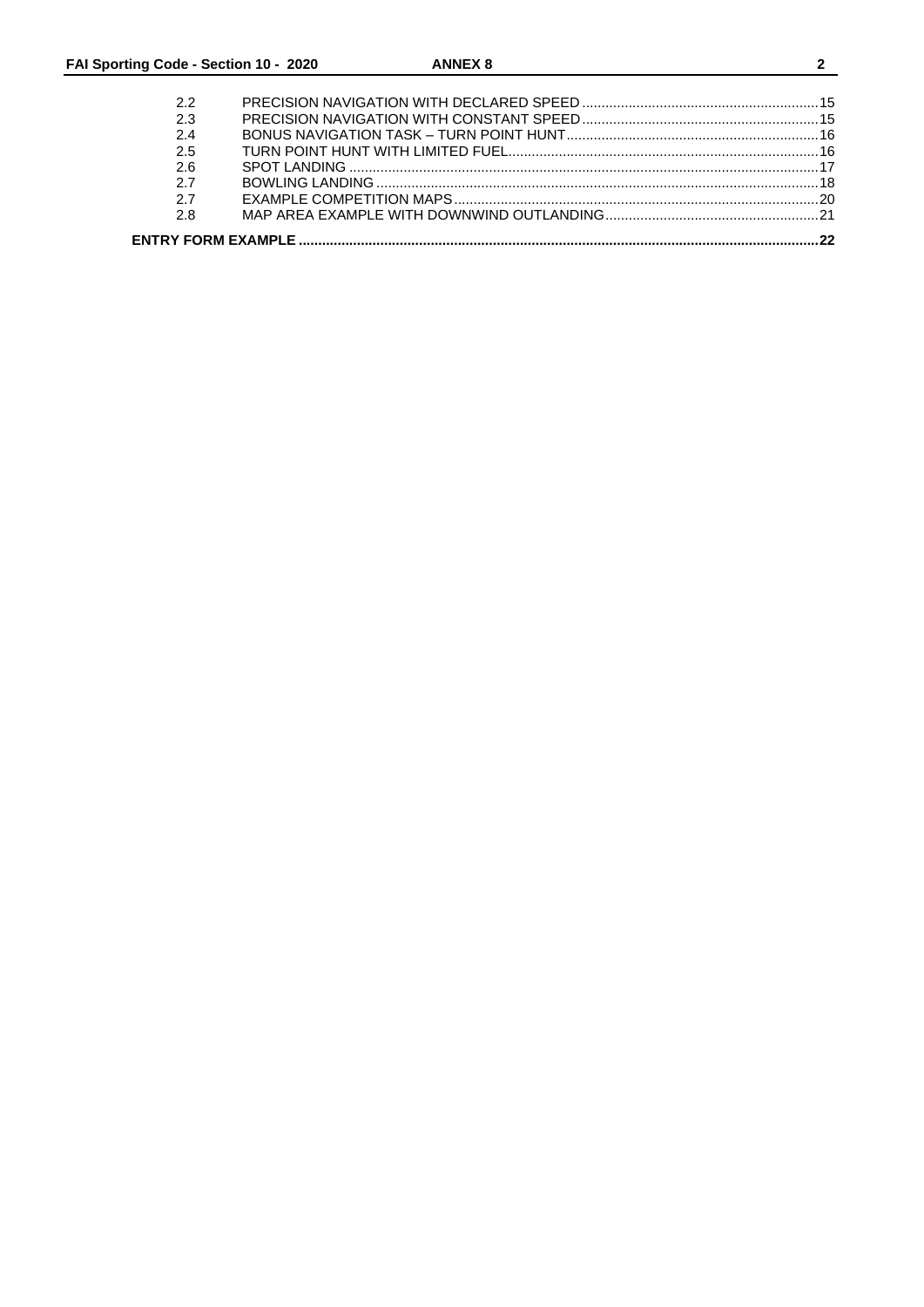# **Annex 8, Part 1. Model Local Regulations**

# <span id="page-4-1"></span><span id="page-4-0"></span>**1 INTRODUCTION**

#### <span id="page-4-2"></span>**1.1 MISSION STATEMENT**

Paramotor Endurance is a new format for championships with an emphasis on navigation and endurance by maximising flying hours and the enjoyment of pilots. The intention is to promote real pilots' flying skills, both in flight and through flight planning on the ground, through a new format of competitions. The Paramotor Endurance format has been developed in Estonia since 2010, and further in the UK since 2018. The intention is to promote and test real pilots' flying skills, both through in-flight decision making and through flight planning on the ground, with primarily, many more airtime hours for pilots than 'classic' format championships allow.

Fundamentally, the competition is a compilation of precision navigational challenges, any of which can be attempted at any point during the allowed flying hours of the competition, that takes place over a period of several days. Further bonus points can be gained by collecting turn points en-route to and from the precision tasks. Pilots are permitted a maximum number of flying hours each day, within a longer flying window that utilises the majority of daylight hours. Pilots may make any number of refuelling stops within each daily flying period. Pilots will normally conclude their day's flying by returning to the airfield; occasionally an alternative final landing point may be briefed if windy conditions dictate. Careful flight and weather planning across the period of the competition is therefore essential, as is equipment selection to maximise the distance/fuel economy balance of long distance flight.

Key features of the paramotor endurance format are:

- Large competition area (in excess of 3000 km2), with minimal restrictions and no fly zones.
- Many hours flying over spectacular and varied terrain.
- A strong focus on personal flight planning, airborne decisions and practical paramotoring and piloting skills.
- Free choice of flight windows up to a maximum (specified) limit of airtime hours per day, within a larger task window that utilises the majority of daylight hours.
- Principle task points available for precision navigation by flying prescribed routes. Some of these may also require pre-declared speed elements.
- Bonus task points available for collecting turn points en-route to and from precision tasks
- Bonus task points available for performing precision landings in designated areas.
- Minimum of briefings and penalties.
- Simple and fast scoring.

# <span id="page-4-3"></span>**1.2 PROGRAMME DATES**

| Training, aircraft inspection, registration:   |  |
|------------------------------------------------|--|
| Opening Ceremony:                              |  |
| First Competition briefing:                    |  |
| <b>Contest Flying Days</b>                     |  |
| Closing Ceremony, Prize-giving                 |  |
| <b>OFFICIALS</b>                               |  |
| Director                                       |  |
| Deputy Director                                |  |
| Paramotor Director (if any)                    |  |
| International Jury:                            |  |
| Stewards:                                      |  |
| $(C_{nR}$ notionality of $L_{nR}$ and $C_{nR}$ |  |

(Give nationality of Jury and Stewards)

#### <span id="page-4-5"></span>**1.4 ENTRY**

<span id="page-4-4"></span>**1.3 OFFICIALS** 

The Championships are open to all Active Member and Associate Member countries of FAI who may enter:

For Paramotor championship ........... (put number) pilots plus one all-female crew in the PF1 & PL1 classes.

- Entries must be made on the official Entry Form.
- If applications, with fees paid, are not received by .............*(date)*, the entry may be refused.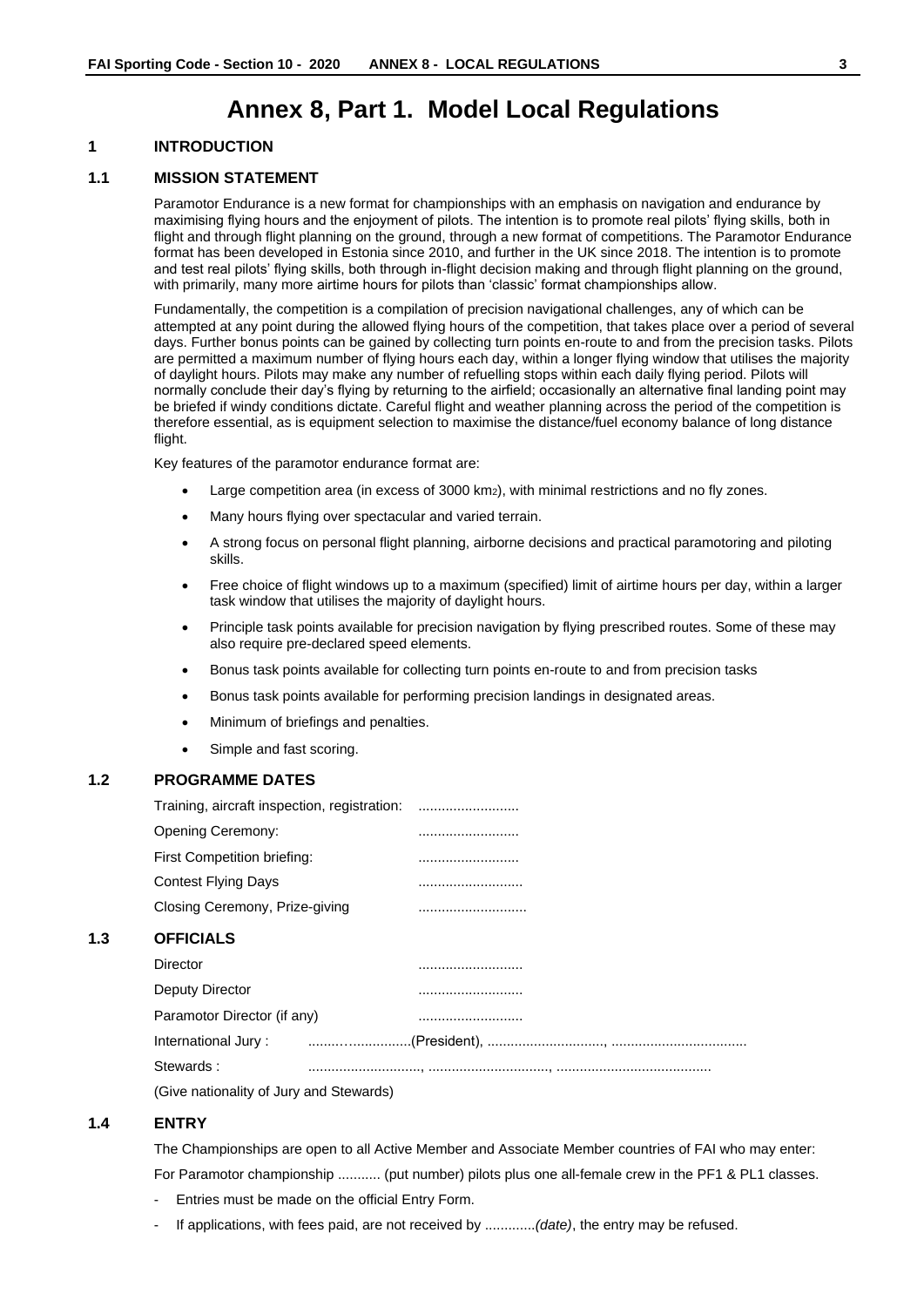#### The entry fee is:

...................…... *(currency & value)* for pilot in each class except *(write the exception if any)*

- ...................…... *(currency & value)* for each co-pilot or navigator
- ...................…... *(currency & value)* for each Team Leaders and accompanying persons.
- ...................…... *(currency & value)* Other *(if any)*.

The entry fee includes: *(add or delete as appropriate)*:

- Competition operations (setting, controlling and evaluating the tasks)
- All competition materials (maps, task descriptions, control point atlases, etc.)
- Free use of the airport and free entry to all official events.
- Camping place for each team with water, electricity and one tent
- Preferential prices to eat

The entry fee is to be transferred before .............. *(date)* to .................*(Bank details)*

#### <span id="page-5-0"></span>**1.5 REFUND OF ENTRY FEES**

# <span id="page-5-1"></span>**1.5.1 EVENT CANCELLATION**

If a CAT 1 event is cancelled or does not take place, all entry fees that have been paid shall be returned in full and no CIMA sanction fees are due.

If a CAT 1 event is stopped by Jury decision or by force majeure, a portion of the entry fees, to be determined by the CMA bureau, shall be returned. In this instance, CIMA sanction fees shall be paid in full.

# <span id="page-5-2"></span>**1.5.2 WITHDRAWAL FROM A CAT1 EVENT**

Participants who withdraw from a CAT1 championship before the start of the official practice period shall be entitled to a refund of part of their entry fees according to the scale below. In this instance, no CIMA sanction fees are due.

30 days (or more) before = 100%

29 days (or less) before = 50%

Participants who withdraw after the start of the official practice period shall receive no refund and CIMA sanction fees shall be paid in full.

#### <span id="page-5-3"></span>**1.6 INSURANCE**

Third party insurance of minimum ........ *(currency & value)* is obligatory. Personal accident insurance for team members and insurance against damage to aircraft are highly recommended. Documentary proof of insurance as specified on the Entry Form must be presented to the Organizers at Registration. (GS. 3.9.6)

# <span id="page-5-4"></span>**1.7 LANGUAGE**

The official language of the Championships is English.

# <span id="page-5-5"></span>**1.8 MEDALS AND PRIZES**

FAI medals will be awarded to:

- Pilots placed first, second and third in each class (including PF1f if in compliance with S10 4.3.2).
- National teams placed first, second and third.
- FAI Diplomas will be awarded for those placed first to tenth.

Other trophies *(if any)* will be also awarded for .............. *(describe)*.

#### <span id="page-5-6"></span>**1.9 CHAMPIONSHIP CLASSES**

The Championships may be held in the following classes (S10 1.5):

PF1m + PF1f, PF2, PL1, PL2.

Each class is a championship in its own right and as far as possible interference of one class by another shall be avoided.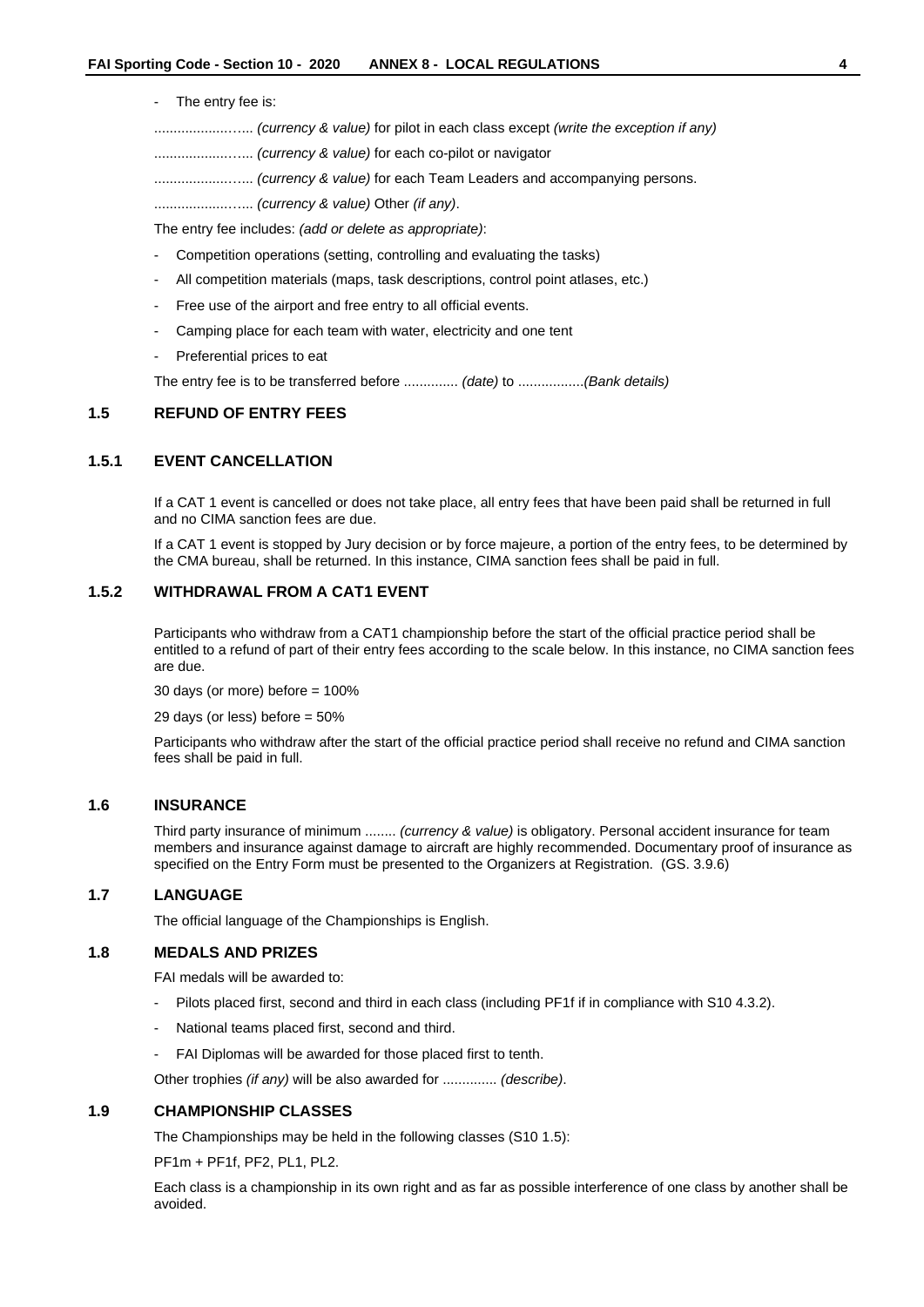#### **1.9.1 CLASS VIABILITY**

For a championship to be valid there must be competitors from no less than 4 countries in a class, ready to fly the first task, and must start a minimum of one task. (S10 4.3.2)

# **1.9.2 CHAMPIONSHIP VALIDITY**

The title of Champion in any class shall be awarded only if there have been at least 10 available 'window open' flying hours during the period of the championship

# <span id="page-6-0"></span>**1.10 GENERAL COMPETITION RULES**

### **1.10.1 REGISTRATION**

On arrival the team leader and members shall report to the Registration Office to have their documents checked and to receive supplementary regulations and information. The following documents are required:

- Pilot License and qualifications.
- Evidence of competitor's identity.
- Valid FAI Sporting License for pilot and navigator.
- Aircraft Certificate of Airworthiness or Permit to Fly.
- Minimum speed declaration (not required for Paramotors or foot-launched Microlights).
- Evidence of conformity to class rules.
- Certificate of Insurance.
- Receipt for payment of entry fees.

The Registration Office will be open as indicated on the information board.

Registration forms may be inspected by Team Leaders on request prior to the start of competition flying.

# **1.10.2 PILOT AND NAVIGATOR QUALIFICATIONS**

A competing pilot shall be of sufficient standard to meet the demands of an international competition and hold a valid pilot license or equivalent certificate. Both pilot and navigator must hold an FAI Sporting License issued by his own NAC. The navigator must have reached the age of 14 years.

# **1.10.3 AIRCRAFT AND ASSOCIATED EQUIPMENT**

Each aircraft shall fly throughout the championships as a single structural entity using the same set of components as used on the first day except that propellers and carburettor jets may be changed. Any further changes to equipment, i.e. replacement of parts as a result of damage, must be approved by the director.

Aircraft must be flown with manufacturer standard fuel systems only… i.e. no pilot modifications to fuel systems such as additional tanks are permitted, except for standard maintenance replacement of fuel pipes, bulbs, and filters. This restriction includes the use of header tanks or "comp bottles". There is no need to carry additional or extended fuel tanks because pilots may land to refuel as many times as they need to.

A protective helmet must be worn whenever the pilot is strapped into the harness of an aircraft. Paramotor engines may only be started on the back of the pilot (i.e. not resting on the ground), and when the pilot is wearing a helmet.

An emergency parachute system is mandatory.

All pilots' equipment may be subject to inspection by marshals at any time during the competition and the pilot may be prevented from flying if deemed to be unsafe.

#### **1.10.4 TEAM LEADER RESPONSIBILITIES**

The team leader is the liaison between the organisers and his team. He is responsible for the proper conduct of his team members, for ensuring that they do not fly if ill or suffering from any disability which might endanger the safety of others and that they have read and understand the rules.

# **1.10.5 STATUS OF RULES AND REGULATIONS**

Once competition flying on the first day has started:

- No rules or regulations may be changed. Any additional requirements within the rules needed during the event will not be retrospective. (S10 4.9.4).
- Competitors may not be substituted, or change to another class.

# **1.10.6 PRACTICE & REST DAYS**

An official practice period of not less than 1 and not more than 5 days immediately preceding the opening of the Championships shall be made available to all competitors. All the infrastructure for the competition (camping, maps, offices, scoring...) shall be ready for the first day of the official practice period. If practicable, on at least one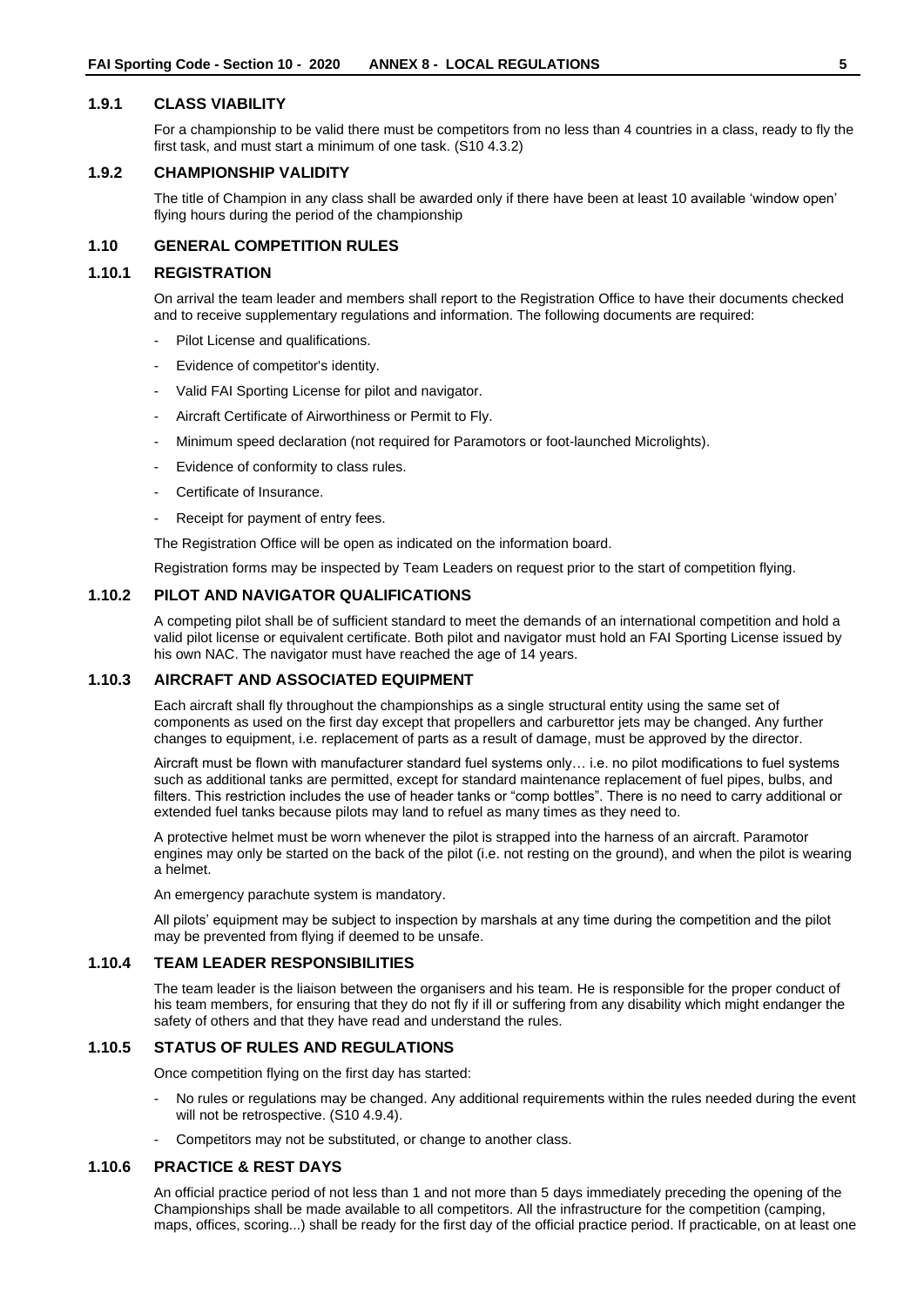practice day a task should be flown under competition conditions to test the integrity of the organisation. The scores thus generated shall not be counted. (S10 4.7.3)

Rest days will only be held on account of bad weather or unforeseen emergency.

#### **1.10.7 COMPLAINTS**

A competitor who is dissatisfied on any matter may, through his team leader, make a complaint in writing to the Director.

Complaints shall be made, and dealt with, without delay but in any case must be presented not later than 6 hours after the respective Provisional Score sheet has been published, not counting the time between 22:00 and 07:00, except for the tasks of the last competition day, or for Provisional Score sheets published on or after the last competition day, when the time limit is 2 hours.

A complaint that could affect a task result must be dealt with and answered in writing before any official score sheet is issued. All complaints and their responses must be published on the official notice board. (S10 4.36)

#### **1.10.8 PROTESTS**

If the competitor is dissatisfied with the decision about its Complaint, the Team Leader may make a protest to the Director in writing and accompanied by the protest fee of .......... *(currency & value)*. The fee is returnable if the protest is upheld or withdrawn before the start of the proceedings. A protest may be made only against a decision of the Championship Director.

A protest must be presented not later than 6 hours after the respective Official score sheet has been published, except for the tasks of the last competition day, or for Official Score sheets published on or after the last competition day, when the time limit is 2 hours. The night time between 22:00 and 07:00 is never included. (S10 4.36)

# <span id="page-7-0"></span>**1.11 FLYING AND SAFETY REGULATIONS**

#### **1.11.1 BRIEFING**

A primary objective of this competition format is to minimise briefings.

Therefore, the primary and most extensive briefing for team leaders and/or competitors will be held on the day preceding the first flights of the competition. At this briefing, detailed maps containing all the precision routes will be distributed to competitors.

A further short briefing will be held in the evening of each flying day for information updates. The time and place for briefing meetings and any postponements will be prominently displayed; There may also be short briefings at other times as weather and conditions dictate.

All briefings will be in English and be recorded in notes, by tape recorder or video. A Full task description, meterological information, flight safety requirements, penalties and details of any prohibited or restricted flying areas will be given in writing, as a minimum, to team leaders, Jury members and Stewards. (S10 4.21)

Procedures for flight preparation, takeoff, flying the task, landing and scoring together with any penalties will be specified in each task description. (S10 4.21)

Flight safety requirements given at briefing carry the status of regulations. (S10 4.21)

Team Leaders' meetings, in addition to briefings, may be called by the Director, but shall be held within 18 hours if requested by five or more team leaders. (S10 4.22)

# **1.11.2 COMPLIANCE WITH THE LAW**

Each competitor is required to conform to the laws and to the rules of the air of the country in which the championships are held. (S10 4.23.1)

# **1.11.3 PREPARATION FOR FLIGHT**

Each aircraft shall be given a pre-flight check by its pilot and may not be flown unless it is serviceable. (S10 4.23.3)

# **1.11.4 FLIGHT LIMITATIONS**

Each aircraft shall be flown within the limitations of its Certificate of Airworthiness or Permit to Fly. Any manoeuvre hazardous to other competitors or the public shall be avoided. Unauthorised aerobatics are prohibited. (S10 4.23.2)

# **1.11.5 DAMAGE TO A COMPETING AIRCRAFT**

Any damage shall be reported to the organisers without delay and the aircraft may then be repaired.

An aircraft may be replaced with any other in the same class during the competition by permission of the Director if damage has resulted through no fault of the pilot. Replacement may be only by an identical make or model or by an aircraft of similar or lower performance and eligible to fly in the same class.(S10 4.23.5)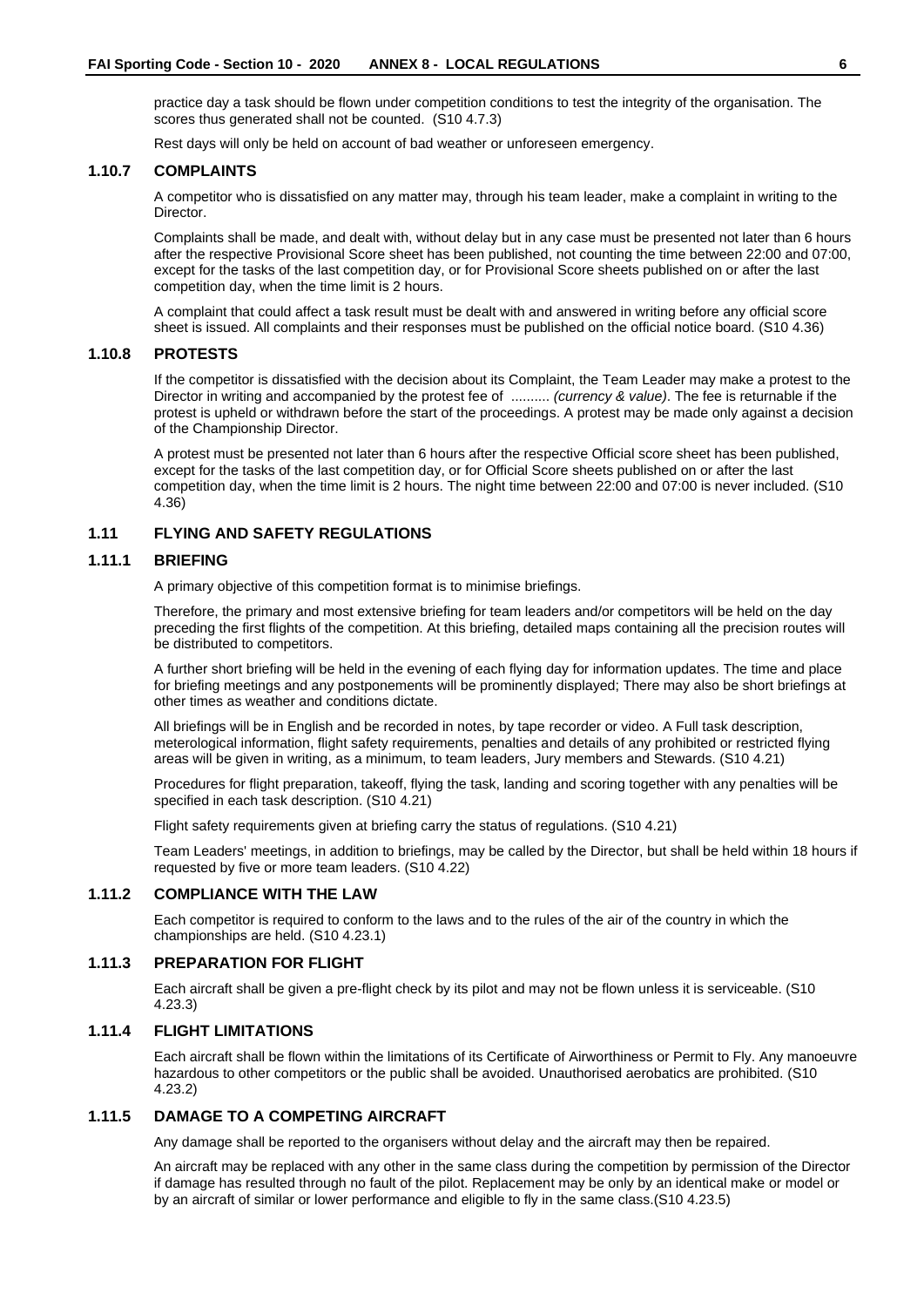#### **1.11.6 TEST AND OTHER FLYING**

No competitor may take-off on a competition day from the contest site without the permission of the Director. Permission may be given for a test flight but if the task for that class has started the pilot must land and make a competition take-off on the task. Practising prior to a task is not permitted. (S10 4.25)

#### **1.11.7 FITNESS**

- A pilot may not fly unless fit. Any injury, drugs or medication taken, which might affect the pilot's performance in the air, must be reported to the Director before flying.
- Every nation has the full responsibility to fight against doping. Anti doping control may be undertaken on any competitor at any time.
- The decision to impose anti doping controls may be taken by the FAI, the organiser or the organiser's national authority.
- All relevant information can be found on the FAI Web site: [www.fai.org/medical](http://www.fai.org/medical)

### **1.11.8 AIRFIELD DISCIPLINE**

Marshalling signals and circuit and landing patterns will be given at briefing and must be complied with. Non compliance will be penalised.

#### **1.11.9 COLLISION AVOIDANCE**

A proper look-out must be kept at all times. An aircraft joining another in a thermal shall circle in the same direction as that established by the first regardless of height separation.

A competitor involved in collision in the air must not continue the flight if the structural integrity of the aircraft is in doubt. (S10 4.24.5)

During a navigation along a leg, competitors must not backtrack along the track line against the direction of the task. If there is a need to backtrack, competitors must leave the track line and fly back well clear of it before rejoining the track line at an earlier point. All precision routes will be clearly defined with a start point, a finish point, and a direction in which they should be flown.

Backtracking is defined as flying with an angle of greater than 90 degrees in respect to the intended flight direction. This limitation is extended to the corridor defined by the width used to score gates in the task.

Backtracking is only applied if a competitor has crossed the start point of a precision task. If they are simply crossing the precision route as in progress between other turnpoints, it will not be considered backtracking, but competitors should apply good airmanship and maintain high awareness that they are traversing an active route.

# **1.11.10 CLOUD FLYING**

Cloud flying is prohibited and aircraft shall not carry gyro instruments or other equipment permitting flight without visual reference to the ground. (S10 4.24.6)

#### **1.11.11 MANDATORY AND RECOMMENDED EQUIPMENT**

A protective helmet must be worn whenever the pilot is strapped into the harness of an aircraft.

A reserve parachute system must be used on all aircraft.

#### **1.11.12 ELECTRONIC EQUIPMENT**

All pilots shall carry a Flight Recorder which will be issued by the competition organisers. This should be kept switched on and logging throughout flight to enable scoring. Competitors may carry a backup GPS unit of their own, but this must be sealed before flight and signed off by a marshal.

Competitors are not permitted to use any other navigational aids. Smartphones with Internet or GPS capability may be carried as a back-up but must checked as switched off and be sealed by marshals before flight. Competitors are advised to carry a 'basic' non-GPS or internet enabled phone, which may be carried unsealed during flight, and this number will be used for notification of task cancellations. This will also enable pilots to telephone marshals for retrieval in the event of landing out without further penalty.

Sealed devices may only be unsealed during a day's flight in order to change batteries. This must be done in the presence of marshals at the airfield or at FD points.

# **1.11.13 EXTERNAL AID TO COMPETITORS**

Any help in navigation or thermal location by non-competing aircraft, including a competing aircraft not carrying out the task of their own class is prohibited. This is to ensure as far as possible that the competition is between individual competitors neither helped nor controlled by external aids. (S10 4.26)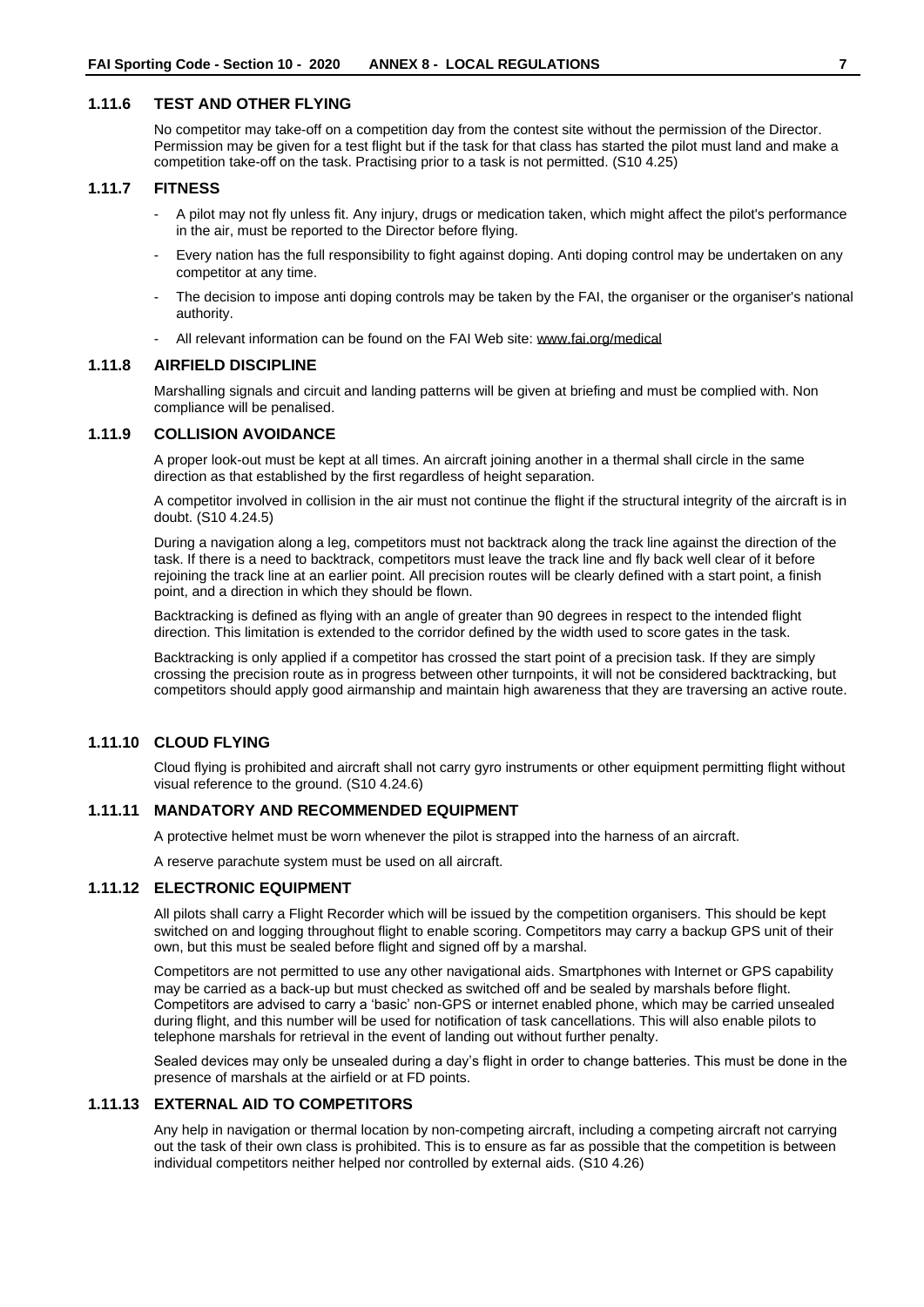# <span id="page-9-0"></span>**1.12 CHAMPIONSHIP TASKS**

#### **1.12.1 GENERAL**

To count as a valid championship task all competitors in the class concerned will be given the opportunity to have at least one contest flight with time to carry out the task.

In general, tasks and windows are the same for all classes, but the specific map area and designation of turnpoints as out-landing zones or not may vary between classes. This is due to the limitations on suitable landing fields for PL classes.

Precision tasks may be combined with other tasks or set separately.

#### **1.12.2 MAPS**

One full set of colour printed competition maps will be provided to each competitor. The following features will be indicated on the official competition map:

#### **AF:** Airfield.

Does not score as a turnpoint unless also briefed as a precision landing task.

**TP:** A standard turnpoint to be flown through, defined by a circle of 200m radius centered on a map feature. Landing here is forbidden and invalidates the score. Scores range between 1 and 3 points depending on distance from the airfield, and the values of each will be clearly indicated on the map. Pilots score the maximum available points for the first time each TP is crossed in the competition, and a further 1 point for each time they cross it thereafter, so long as a minimum of three other turnpoints have been crossed in the intervening period.

#### **FD:** A Fuel Depot point.

Marshal controlled refuelling point. Pilots should bring adequate spare fuel containers to provide marshals with reserves before flying each day. Performing a normal landing at these points will score the same as with turnpoints, 2 points for the first time it is used as a landing and 1 point each time thereafter. FD points may also contain a precision landing task, as per briefing. There will be a maximum of two of FD points.

#### **HG:** A Hidden Gate.

Hidden Gates are a straight line 250m wide perpendicular to the briefed track (i.e. 125m to each side). They are used for scoring navigation or timing accuracy as per tasks 2.2, 2.3, and 2.4

#### **NFZ:** No-Fly Zone.

This may be CAA restricted airspace, or additional local restrictions. Incursions will typically incur a 50% reduction in the points scored for that day's flying, or more at the discretion of the director.

Pilots must fly only with the maps provided or the local official air map and may not use any additional navigation aids.

#### **1.12.3 TASK PERIOD**

Times for task windows, maximum daily flight duration, turn points and last landing will be announced in briefing and displayed in writing.

The maximum availably daily allowed airtime hours per pilot shall not normally exceed 4 hours. The only exception to this is the final day of the championship, only if a valid championship has not yet been achieved.

# **1.12.4 TASK SUSPENSION OR CANCELLATION**

The Director may suspend flying after take-offs have started, if to continue is dangerous. If the period of suspension is sufficiently long to give an unfair advantage to any competitor, the task shall be cancelled. At any time, the Director may decide to cancel the task, for sporting or safety reasons.

As weather across the whole competition area may vary significantly, it will be pilots' sole responsibility to make appropriate decisions whether and where to take off or not, where and when to fly and land and to take care of their safety.

A task cancellation system will be used only in extreme cases by decision of Competition Director. In the event of task cancellation, an SNS message with the word "CANCEL" will be broadcast to all competitors. Competition and all scoring will stop at the time the text message is sent, and scores for the day will be calculated up to that time.

If flying is cancelled by the director, competitors will retain any points they have scored for the day up to the time of cancellation.

#### **1.12.5 TYPES OF TASKS**

Only tasks approved by CIMA or listed in S10 A8 will be used.

Tasks fall into categories of Navigation, Precision, and Economy.

A catalogue of tasks (and their scoring systems) to be implemented during the championship is attached to these local regulations.

#### **1.12.6 FLYING THE TASKS**

During a normal day of good flying weather, the director might (for example) open the flying window at 0700 and close it at 2000. During this 'window open' period, all navigation tasks are considered to be active.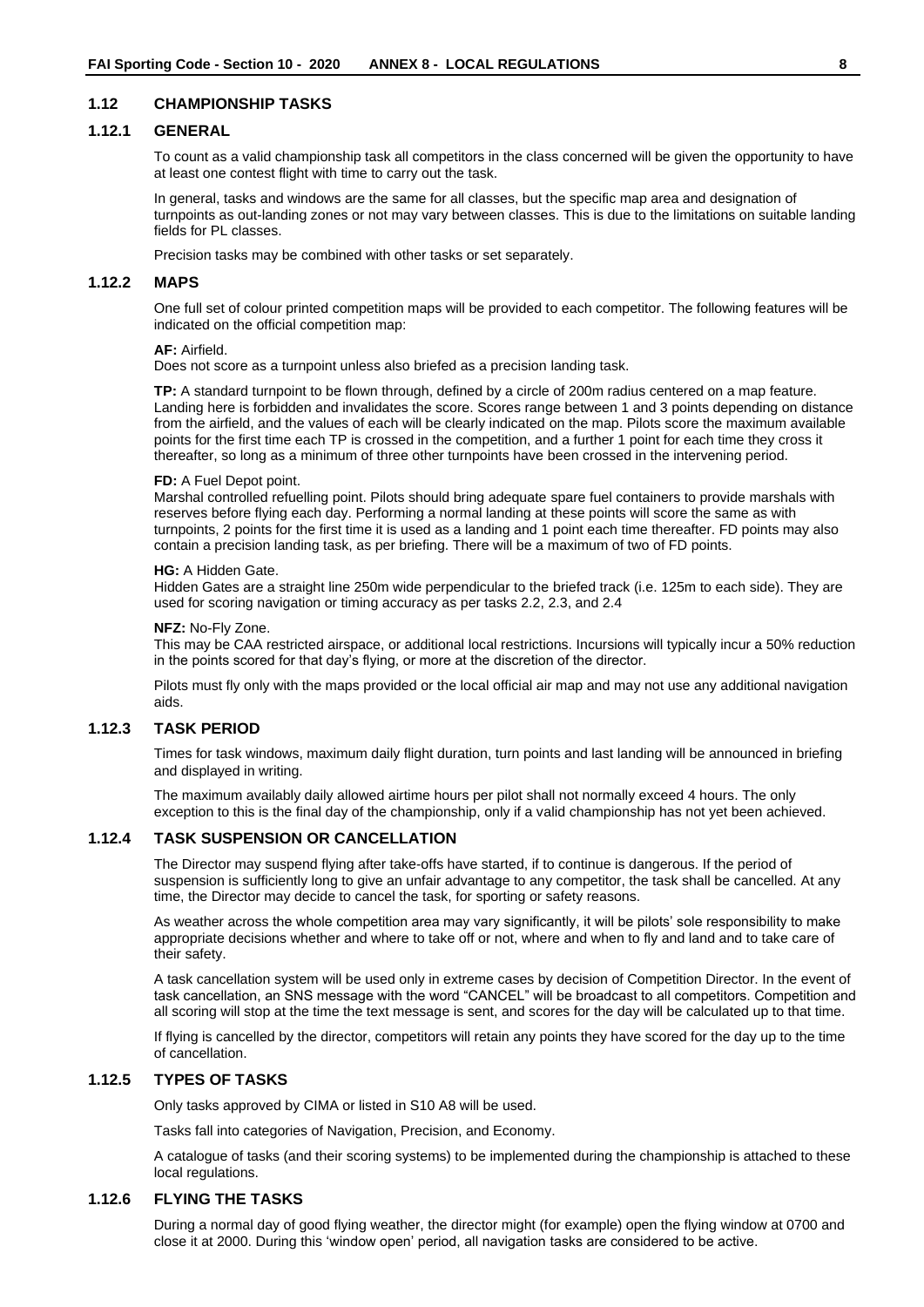Pilots may take off when they choose from the deck (free takeoff under marshal supervision), and have as many flights as they wish during this period, so long as their total airtime for the day does not exceed the maximum limit defined by the director (this limit shall not normally exceed 4 hours in one day). During their flights, pilots may choose to follow any of the precision routes marked on their maps, or simply collect turn points.

Order of take off will normally be open.

# **1.12.7 LANDINGS / OUTLANDINGS**

During the tasks, pilots may land in the Airfield, or in designated FD (Fuel Depot) points to refuel. Any of these landings may be used as a rest break or a pause for strategic reasons, but the pilot must eventually take off again from these points and continue their flight, finally returning to the airfield (or such other final landing point as defined in the briefing) to complete the days tasks, in order for these not to count as an outlanding.

Pilots are expected to conclude their day's tasks by landing back at the airfield, or another final landing point only if defined in the briefing. Failure to do so, or landing at any point not designated as a landing zone, will be considered an Outlanding.

Outlandings as described above shall result in a 50% reduction in the points scored by the pilot for the day's flying up to the point of outlanding. If a pilot outlands with an engine or other problem during the task, they may, within the flying window, land if it is safe to do so, repair their aircraft, and continue flying to score more points for the day; these points will not be subject to any further penalty. Pilots may return to the airfield to make these repairs if necessary and if transport is available. When resources allow, roving marshal teams in vehicles will be assigned to assist with retrievals. Pilots may also use their own support teams for retrievals.

If a pilot has an outlanding, he/she must inform the organisers by telephone, with the minimum of delay and at the latest by the closing time of the task. If carrying a basic mobile phone (Open Championship Classes), they may do this without further penalty on top of the 50% for the outlanding. If the aircraft can be repaired in the field, a pilot may take off again and continue the task without further penalty. If they need to break the seal on either a smartphone (or the fuel system, if defined), the 50% penalty applies to all points scored up to the point at which the phone is re-sealed by a marshal.

Upon outlanding, a pilot must fold up their canopy within 3 minutes of landing. A canopy that has not been folded within three minutes indicates that the pilot is in need of help. Any pilot who observes such a situation is obliged to render assistance and contact the organisation as soon as possible. A competitor landing to help an injured pilot shall not, at the discretion of the Director, be disadvantaged by this action.

The above procedure is clearly not applicable when the wing is being laid out for takeoff, but pilots should beware not to leave the equipment laid out ready and then wait for long periods before taking off.

# **1.12.7 FLIGHT BOUNDARIES**

Flights terminating beyond the boundaries of the organiser's country shall score only to the point where a straight line between the start point or last turn point and the landing place last cuts the boundary, unless permission is given at briefing to cross such boundaries. (S10 4.33)

The flight boundary shall be limited to the extents of the official competition map provided to competitors.

# **1.12.8 EMERGENCIES**

A competitor landing to help an injured pilot shall not, at the discretion of the Director, be disadvantaged by this action.

# **1.12.9 THE SECURE AREA**

This is a clearly marked area where the aircraft must be placed from time to time as instructed by the director. Once in the Secure Area and without the expressed permission of the director, no aircraft may be touched for any reason other than to remove it from the Secure Area. Competitors who do not respect the rules of the Secure Area may be liable to penalty.

#### **1.12.10 QUARANTINE**

This is a clearly marked area to which aircraft and crew must go from time to time as instructed by the director, usually for the purposes of scoring, fuel measurement and scrutineering of fuel tank seals, fuel systems, telephone seals etc. Once in the Quarantine and without the expressed permission of the Quarantine Marshal, the crew may not communicate with anyone else and may not modyfy or otherwise change the configuration of their aircraft and items carried. Competitors who do not respect the rules of the Quarantine area may be liable to penalty.

# <span id="page-10-0"></span>**1.13 CONTROL OF TASK FLIGHTS.**

#### **1.13.1 TIMING**

All times are given, taken and calculated in local time or simple elapsed time, rounded down to the most accurate permitted precision. (S10 5.2.6 and 5.2.7)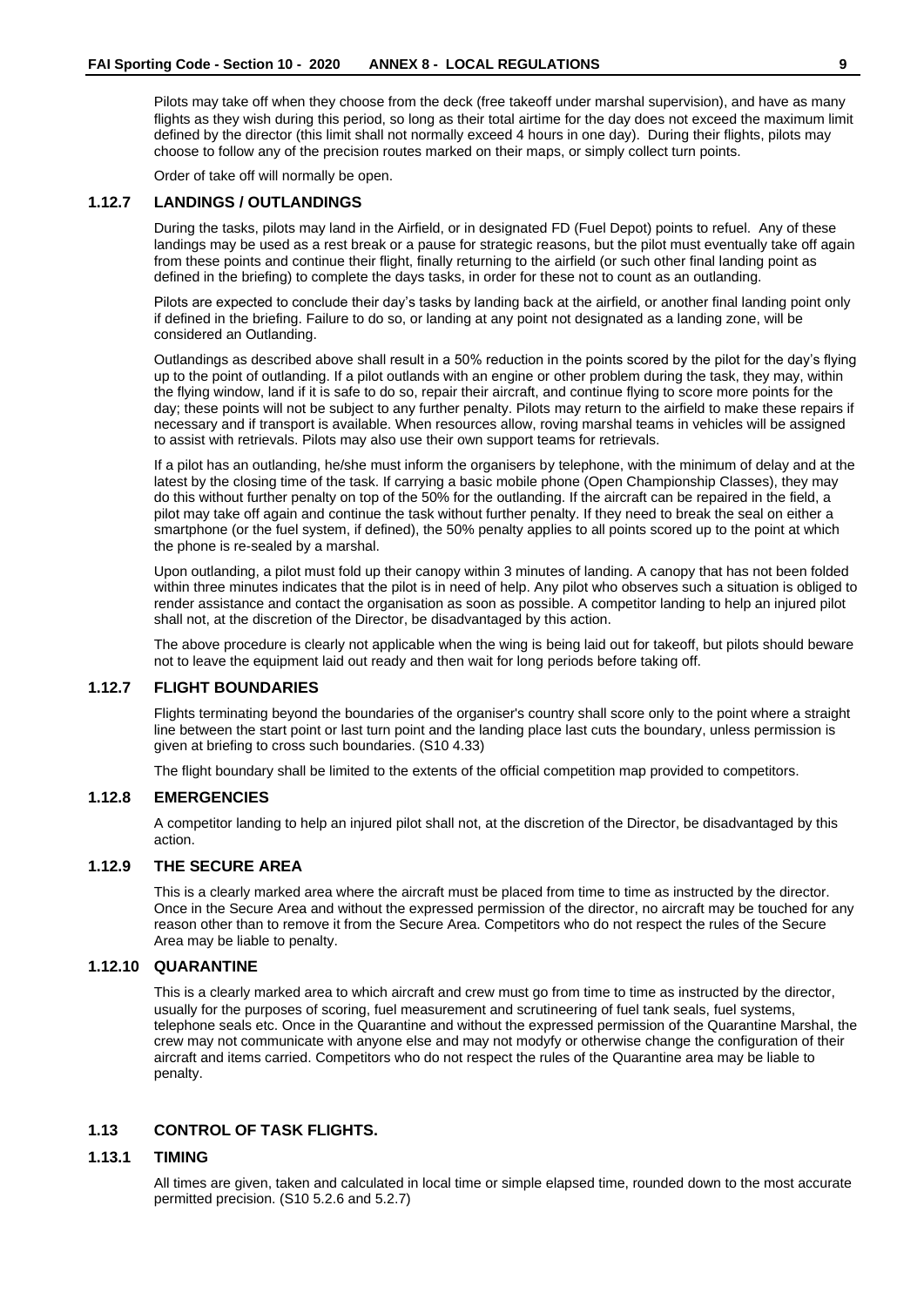### **1.13.2 FUELLING**

When an economiy task is set, fuel will be measured by weight or volume but will be consistent for any given refuelling session. Measured fuel quantities include oil where it is mixed with petrol. Fuel measured by volume shall be within  $\pm$  10°c of the ambient temperature.

Refuelling will be in the order and in accordance with the instructions given at briefing. Failure of the aircraft to be present on time may result in penalty for the pilot.

An official observer, or a team leader or competitor from a rival team must control fuelling.

Official observers will collect documentary evidence that all competitor's fuel systems are sealed immediately after fuelling, and that all competitor's fuel systems seals have been inspected after landing. Sealing of tanks is optional if aircraft are moved under supervision of officials directly to the take off place.

If there is no separate class for aircraft with electric engines there shall be no fuel limit for them in any task. (S10 4.17.9)

#### **1.13.3 ACCURACY**

Landing accuracy will be verified by video cameras.

#### **1.13.4 GATES, TURNPOINTS AND MARKERS**

Gates are normally a straight line 250m wide perpendicular to the briefed track.

Gates may be:

- Known gates. Their position and height to be crossed will be briefed.
- Hidden gates. The height to be kept along the sections of the course where they are situated will be briefed.

Proof of passing a gate and it's timing will be by Marshals report or GNSS flight recorder evidence, as briefed.

Control points may be: A geographical point, a ground marker, a landing marker or a kicking stick.

Control points may be:

- Known control (turn) points. Their position and description will be briefed.
- Hidden control points. The track along which they will be found and their description will be briefed.

Proof of reaching a control point will be taken by flight recorder evidence.

The precise requirements will be described in the Task Description.

#### <span id="page-11-0"></span>**1.14 GNSS FLIGHT RECORDERS**

- 1.14.1 The status of GNSS flight recorder evidence relative to other forms of evidence is as follows:
	- All aircraft shall carry a FR which will be used as primary evidence.
	- In the event of a failure of the primary FR, a second FR or observer's report may be used as secondary evidence.
- 1.14.2 Only CIMA approved FRs may be used and they must be operated in strict accordance with their approval documents. (S10 A6)
- 1.14.3 The FR to be used by a pilot in a championship will be supplied by the pilot. The FR case must be clearly labelled with the pilots name and competition number and (if applicable) this information must be entered into the memory of the FR.
- 1.14.4 The pilot must make a data transfer cable and a copy of the transfer software available to the organization if required.

Before the championship starts, each FR must be presented together with its CIMA approval document to the organization for inspection and recording of type and serial number. The pilot must be sure it fully complies with any requirements in the approval document e.g. that manufacturer's seals are intact and it is equipped with a data-port sealing device if it is required or it will be rejected by the organization.

Once the championship has started the pilot must always use the same FR. In the event of a permanent failure, another FR may be used after it has been presented together with its CIMA approval document to the organization for inspection and recording of type and serial number.

All FR's must be presented to the organization for inspection immediately before the start of each task. If secondary evidence is presented then both sets must be clearly marked 1 and 2. Only one set of evidence will be used to verify the flight.

- 1.14.5 It is the pilots responsibility to ensure that he is fully aware of the functions and capabilities of his FR eg. that it has sufficient battery power and that the antenna is correctly positioned etc.
- 1.14.6 The scoring zone for FR's is independent of any other zone or sector (eg. one with ground observers). A scoring zone will normally be a cylinder of 200 m radius and of infinite height.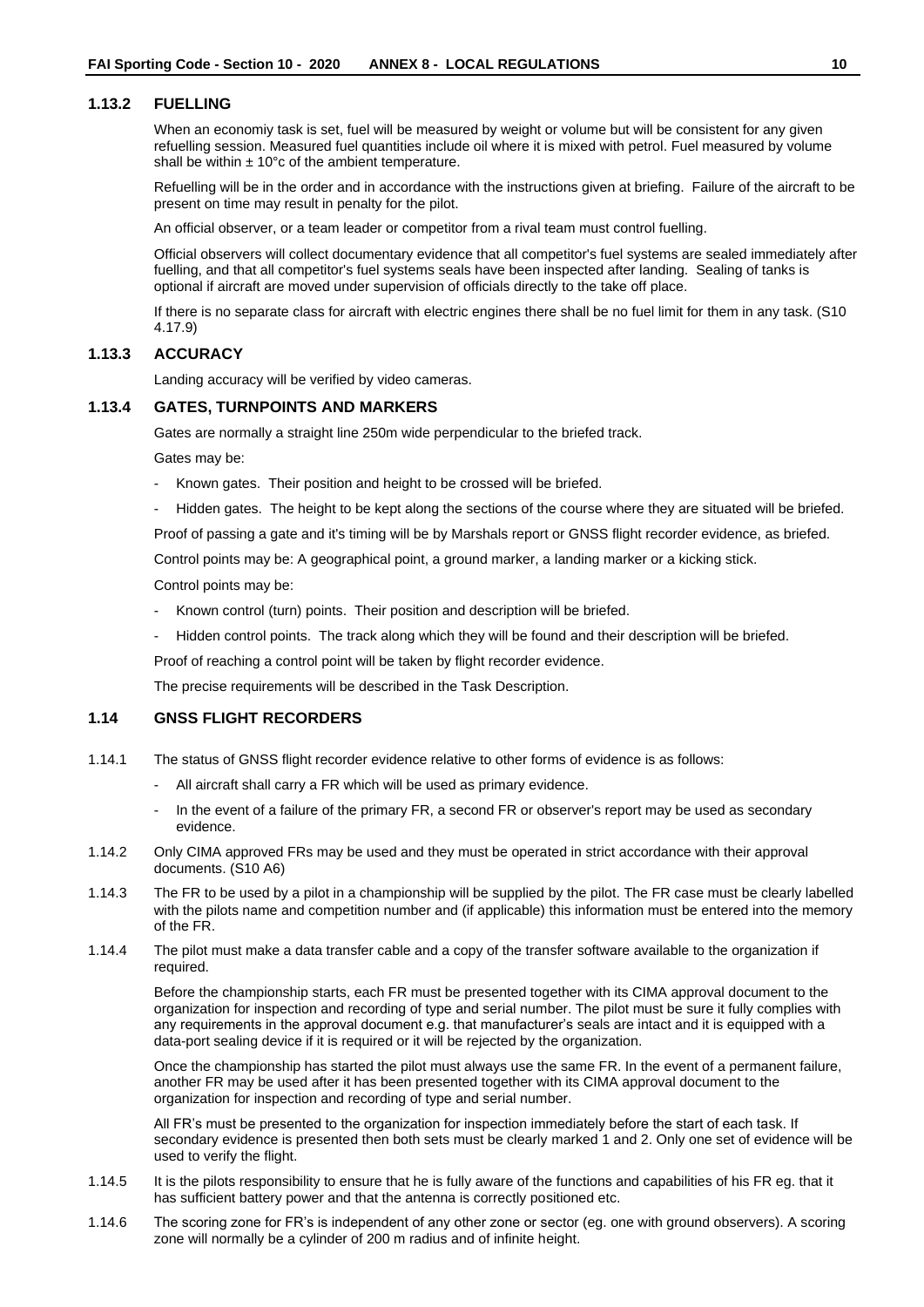To score, a track fix point must either be within this circle, or the line connecting two sequential track fixes must pass through the circle. Additionally the task may require one of these fixes to be associated with a pilot event mark (PEV).

Complaints about the physical mis-positioning of a scoring zone relative to a turnpoint will not be accepted unless it can be shown that the physical position of the location is outside a circle of radius R= Rp/2 where Rp= Radius or size of the scoring zone defined by the organizers *( ie the physical location must lie inside an inner circle half the width of a gate or radius of a scoring zone).*

1.14.7 Gate or point time is taken from the fix immediately before it is crossed.

# <span id="page-12-0"></span>**1.15 SCORING**

#### **1.15.1 GENERAL**

The overall results will be computed from the sum of the task scores for each competitor, the winner having the highest total score in the class. (S10 4.34.10)

A score given to a competitor shall be expressed to the nearest whole number, 0.5 being rounded up. (S10 4.34.13)

All distances not obtained from GNSS shall be calculated from the official map and rounded up to the next 0.5 km. (S10 4.34.14)

A pilot who did not fly scores zero and will be marked DNF or "Did Not Fly" on the score sheet. A pilot who is disqualified scores zero and will be marked DSQ or "Disqualified". (S10 4.34.15)

Deduction of penalty points shall be made after scoring for that task is completed. (S10 4.34.16)

If a pilot's score is for any reason negative including penalties his score for the task shall be taken as zero. Negative scores shall not be carried forward. (S10 4.34.18)

The following standard symbols will be used for scoring:

 $V =$  Speed,  $D =$  Distance,  $T =$  Time

The scoring system to be used shall be approved by the FAI Microlight and Paramotor Commission and attached to the Local regulations.

Score sheets shall state the date for the task and the date and the time when the score sheet was issued, the task number, classes involved, competitors name, country, competition number and score.

Each valid class shall be scored on a separate score sheet.

Score sheets shall be marked Provisional, and Official, or if a protest is involved, Final. A Provisional score sheet shall only become Official after all complaints have been answered by the Director. Scores shall not be altered when the Provisional sheet is made Official. (S10 4.34.3)

If a failure in GNSS flight analysis or scoring is discovered before the end of the championship and the failure is due to a technical error which emanates from the equipment being used for the GNSS flight analysis or scoring, this failure must be corrected regardless of time limits for complaints and protests. (S10 4.34.19)

# **1.15.2 PENALTIES**

In general, any infringement of any flying, safety or task regulation will result in penalty.

Actions which will normally result in disqualification:

- a. Bringing the event, its organisers, the FAI or the sporting code into disrepute.
- b. The use of banned substances.
- c. Unauthorised interference with an aircraft in a Secure Area.
- d. Flight outside the specified flight envelope of the aircraft or dangerous flying.
- e. Flight or attempted flight with prohibited equipment.
- f. Unauthorised assistance during a task.
- g. Interference with the firmware or software of a CIMA approved GNSS flight recorder

# <span id="page-12-1"></span>**1.16 RANGE**

All aircraft will be expected to have a still air range of 100 km.

### <span id="page-12-2"></span>**1.17 THE LAUNCH AND LANDING DECKS**

- The launch and landing decks are clearly marked areas defined at the briefing.
- Under this format, the same area may be used for both launch and landing.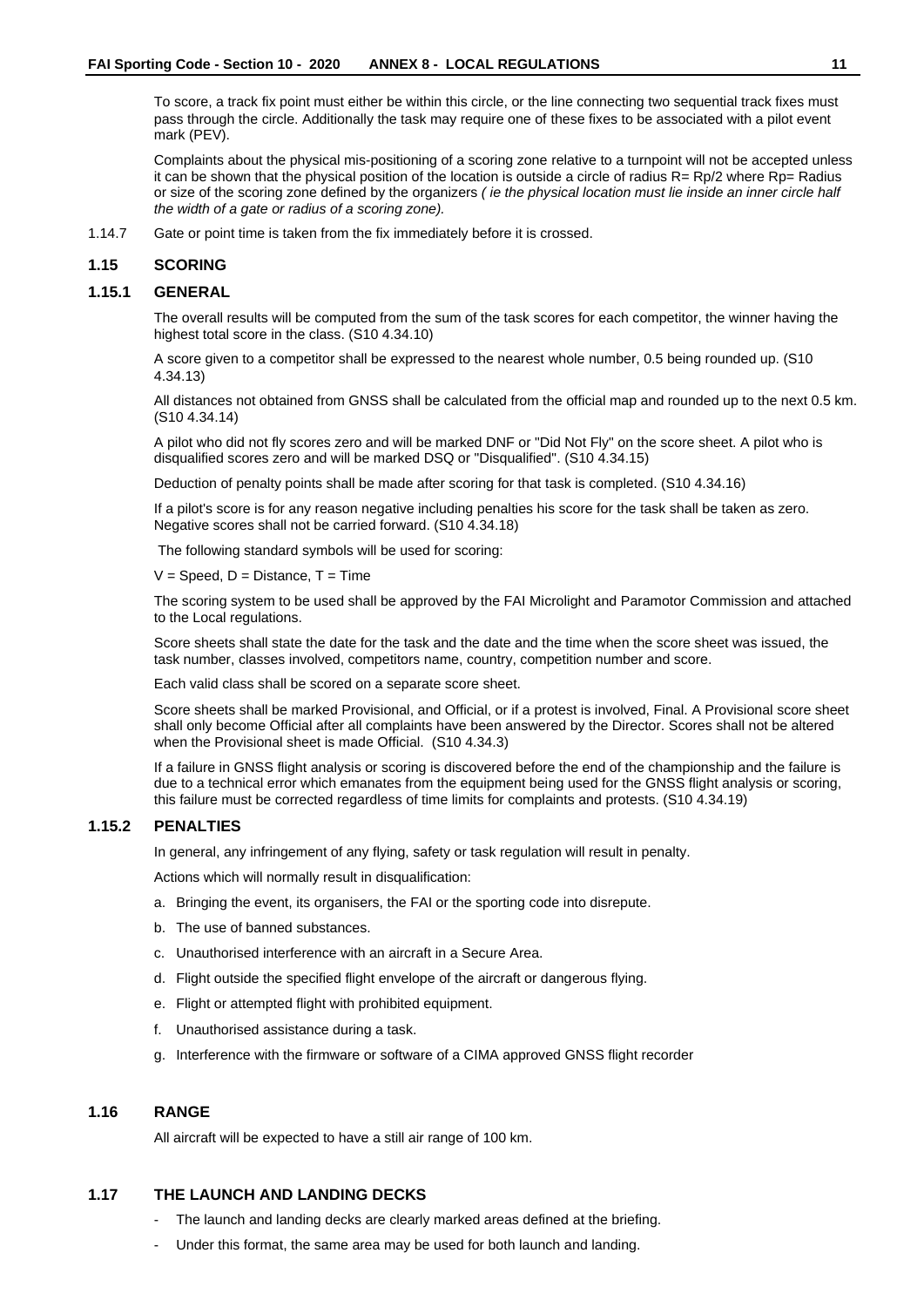- Both launch and landing decks will normally be allocated as large an area as is available given the size of the airfield and any other space requirements imposed by the specific task being flown.
- A minimum of 100m x 100m is required per 30 competitors and should be scaled and/or reshaped, at minimum, proportionally according to competitor numbers.
- All delineating borders of a landing deck shall be clearly visible from the air.
- A landing deck will have a windsock within 100m of its boundary.
- There will be no significant obstacles within 200m of the boundary of a landing deck.
- Unless otherwise briefed, penalties will be awarded to Pilots or any part of their aircraft touching the ground anywhere outside the landing deck during a task.
- Launch areas shall be arranged and used such that no class of aircraft may launch or land from behind and/or overhead any other class.

# <span id="page-13-0"></span>**1.18 CONTEST NUMBERS**

Aircraft shall carry the number centrally on the underside of the paraglider, top towards the leading edge.

#### <span id="page-13-1"></span>**1.19 EMERGENCY EQUIPMENT**

An emergency parachute is not to be considered as a part of the structural entity of an aircraft.

### <span id="page-13-2"></span>**1.20 PROTECTIVE EQUIPMENT**

A protective helmet must be worn whenever the pilot is strapped into the harness of an aircraft. An emergency parachute system is mandatory.

# <span id="page-13-3"></span>**1.21 PROHIBITED EQUIPMENT**

In addition to those items detailed in Part 1 of the local regulations: Disposable ballast & binoculars.

# <span id="page-13-4"></span>**1.22 FLIGHT CONTROL**

# **1.22.1 TIMINGS**

To improve safety, timings for flights are not taken from when a pilots feet leave or touch the ground.

Normally, Take-off times are taken at the moment a pilot exits a cylinder of 500m radius centered on a designated airfield. Normally, Landing times are taken at the moment a pilot enters a cylinder of 500m radius centered on a designated airfield. This eliminates the need to force a fast landing around other pilots in order to avoid losing points for late arrival.

Timings may also be taken when the pilot kicks a stick or flies overhead an observer as briefed for the task in question.

A task is deemed to have started the moment the first pilot to take-off is ready to take-off and ends the moment the last pilot has landed and has exited the landing deck.

In the case of a take-off time window, the precise time of take-off is entirely at the discretion of the pilot but shall be within the overall time window. In the case where a particular take-off time is given, the clock will start running at that moment and the pilot may subsequently take-off at any time.

The task window will extend throughout the period of the competition. The director will specify the opening and closing times of the task window each day, which will typically maximise the use of available daylight hours.

Pilots may fly for a maximum total number of airtime hours per day, to be specified by the director.

Pilots may have a maximum number of refuelling stops during their task period each day, also to be specified by the director.

For example, for a particular championship, the director may specify:

Task window open: 0700 – 20:00 daily

Maximum pilot airtime hours per day: 4

Maximum number of refuelling stops per day: 2

# **1.22.2 DISTANCE MEASUREMENT**

All distance not obtained from FR's shall be calculated from the same official map, of a scale not smaller than 1:100,000. and rounded up to the next 0.5 km.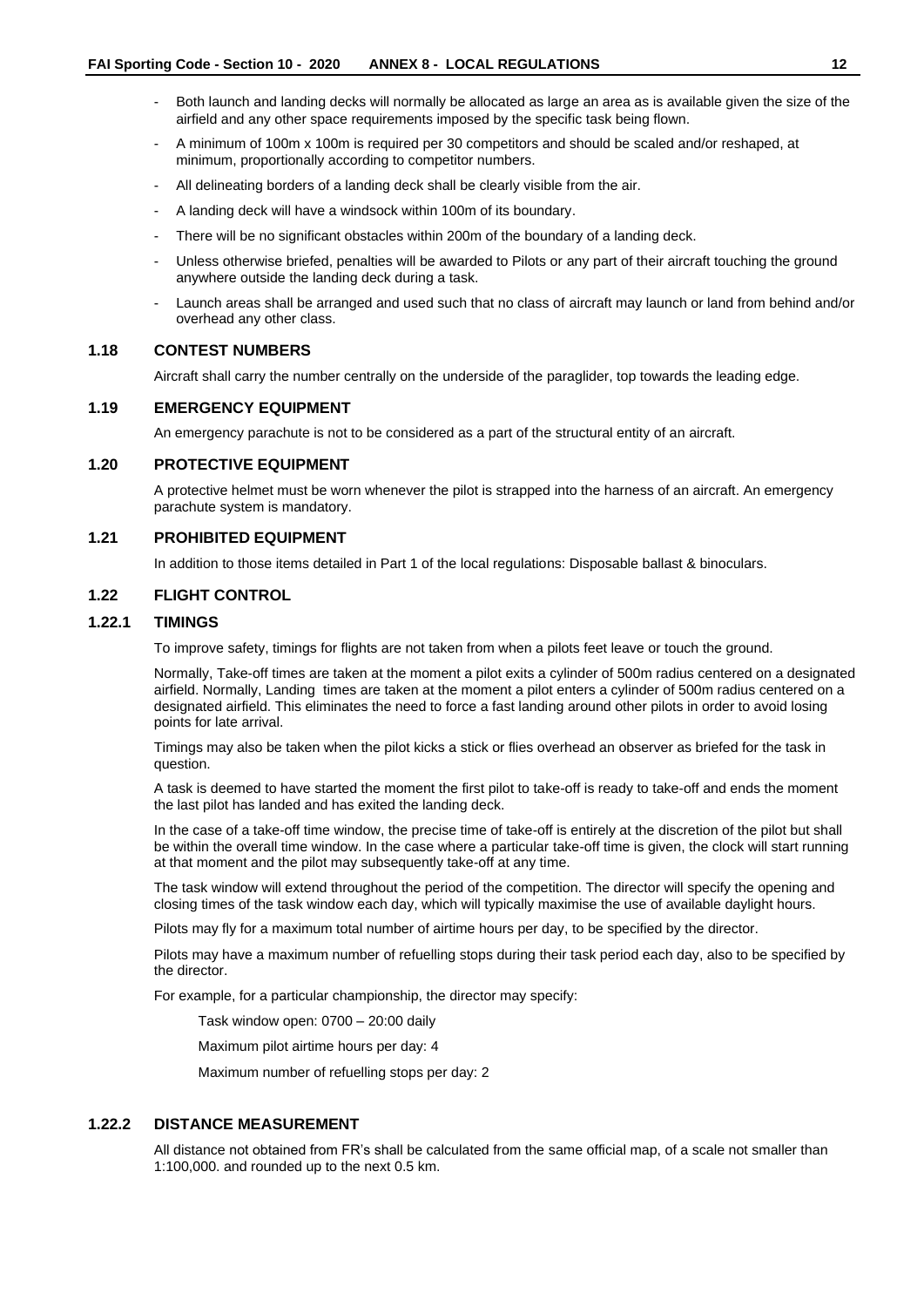#### **1.22.3 FUEL MEASUREMENT**

Fuel will be measured by weight or volume but will be consistent for any given refuelling session. Refuelling will be in the order and in accordance with the instructions given at briefing. Failure of the aircraft to be present on time may result in penalty for the pilot.

Competitors must be able to demonstrate that their entire fuel system is empty.

#### <span id="page-14-0"></span>**1.23 FLYING THE TASKS**

# **1.23.1 ASSISTANTS**

Help from assistants on the ground (i.e. in all matters except navigation assistance) is positively encouraged throughout the championship, provided that the assistants are competent and experienced in paramotor environments and dangers. Team assistants must be registered with the competition organisers.

#### **1.23.2 TAKE-OFF**

In all tasks a PF must be foot launched and a PL must take off on its wheels.

No pilot may take-off without permission from the Director or a Marshal.

The main championship tasks will be an Open window for take off. If additional bonus or precision tasks are set by the director, a given order of take off may be applied to tasks.

All take-offs, unless otherwise briefed, must be effected entirely within the designated airfields or Fuel Depot zones, except for emergency provisions given at briefing. Failure to comply will be considered an outlanding and penalised as per 1.12.6.

Before departure, a pilot and/or his aircraft may be inspected at any time for contravention of any regulations. It is the duty of competitors to assist marshals as much as possible in expediting an inspection.

Except in specified tasks, an aborted take-off does not in principle attract any penalty, however the pilot must comply with any instruction from the marshals to expedite a re-launch or the pilot risks being relegated to the end of the queue.

In the case where the take-off order is given:

- The first 6 pilots must be ready to takeoff at the start of the task.
- Every pilot must take off before the sixth pilot in order after him has taken off or a 20% penalty will apply.
- If a marshal considers a pilot to be causing unreasonable delay (has been on the deck more than 20 minutes with the opportunity to take off), a 20% penalty will apply.

In the case where a particular take-off time is given, the clock will start running at that moment and the pilot may subsequently take-off at any time.

# **1.23.3 FLIGHT LIMITATIONS**

Aerobatics and manoeuvres such as stalls, B-line stalls, deep stalls and spins are prohibited. 'Big ears' is accepted.

# **1.23.4 LANDING**

All landings, unless otherwise briefed, must be effected entirely within the landing deck, except for emergency provisions given at briefing. Failure to comply will result in a penalty of 20% of the pilot's score. The pilot may be liable to penalty if he or any part of his aircraft touches the ground outside the deck before he has removed his harness.

- Upon landing, pilots must immediately remove their aircraft from the deck.
- Landings outside the landing deck but within the airfield boundary will attract a 20% penalty.
- Pilots 'abandoning' their aircraft on the landing deck will be liable to penalty.

In tasks where pilots are asked to make a precision landing or to land on a marker:

**In PF**: The objective is for the pilot to make a good landing on his own two feet without falling over. "Falling over as a result of the landing" will be interpreted as:

- GOOD: If the pilot falls to ONE knee landing score as achieved.
- BAD: If the pilot falls to TWO knees OR if any part of the power unit touches the ground during the landing process - zero landing score.

**In PL**: The objective is for the pilot to make a good landing after which the aircraft comes to rest the right way up and without any damage. Zero landing score if the aircraft comes to rest off all its wheels or is structurally damaged in any way, although failure to restart the engine will not incur a penalty.

In tasks where the pilot is asked to switch off his engine above specific heights, the heights will be determined by:

- 500 Ft: "The engine must be stopped & propeller stationary for a minimum period of 60 seconds before any part of the aircraft or the pilot touches the ground."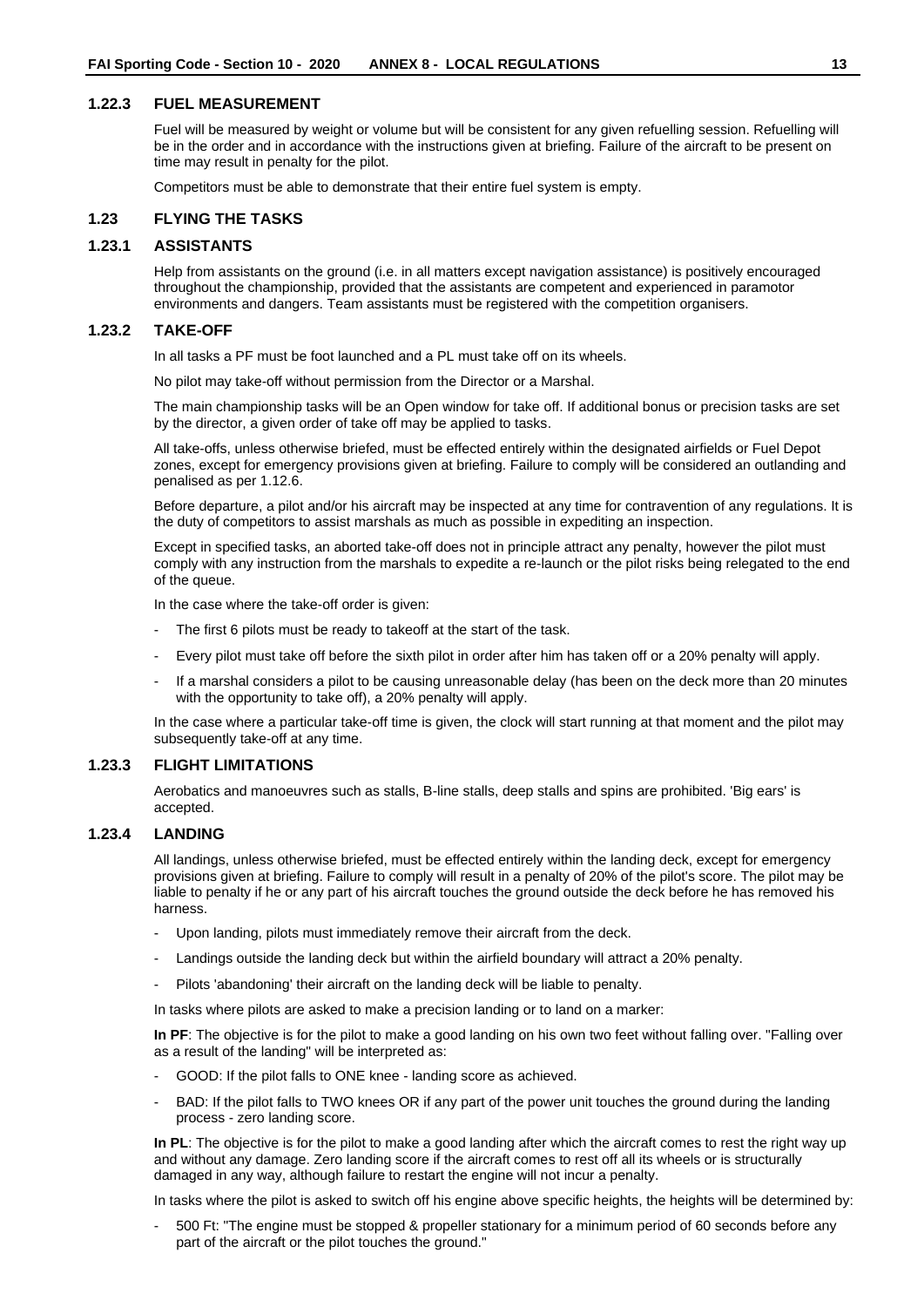- 15 ft: "The engine must be stopped & propeller stationary for a minimum period of 2 seconds before any part of the aircraft or the pilot touches the ground."

Obstruction at landing markers: If a pilot or any part of his aircraft obstructs the attempted landing or the takeoff of another competitor at a landing marker then a 20% penalty will apply. However, any pilot who scores more than zero for his landing at a landing marker has exclusive use of the area immediately surrounding the marker for a maximum period of one minute in which to clear his aircraft from the area.

#### **1.23.5 EMERGENCIES**

All pilots must fold up their canopies immediately upon landing. A canopy that has not been folded within three minutes indicates the pilot is in need of help. Any pilot who observes such a situation is obliged to render assistance and contact the organization as soon as possible.

# <span id="page-15-0"></span>**1.24 SCORING**

#### **1.24.1 ALL TASKS**

Scores available to a pilot are allocated per task as defined in the task catalogue in Section 2 of this Annex.

The winner of the class shall be the pilot gaining the highest total points in the class.

The team prize is computed from the sum of the scores of the top three pilots of each country in each task in each valid class which has minimum of 8 pilots.

The task score for which a pilot was disqualified shall not count for team scoring. Other valid tasks flown by this pilot are not affected (S10 4.34.12)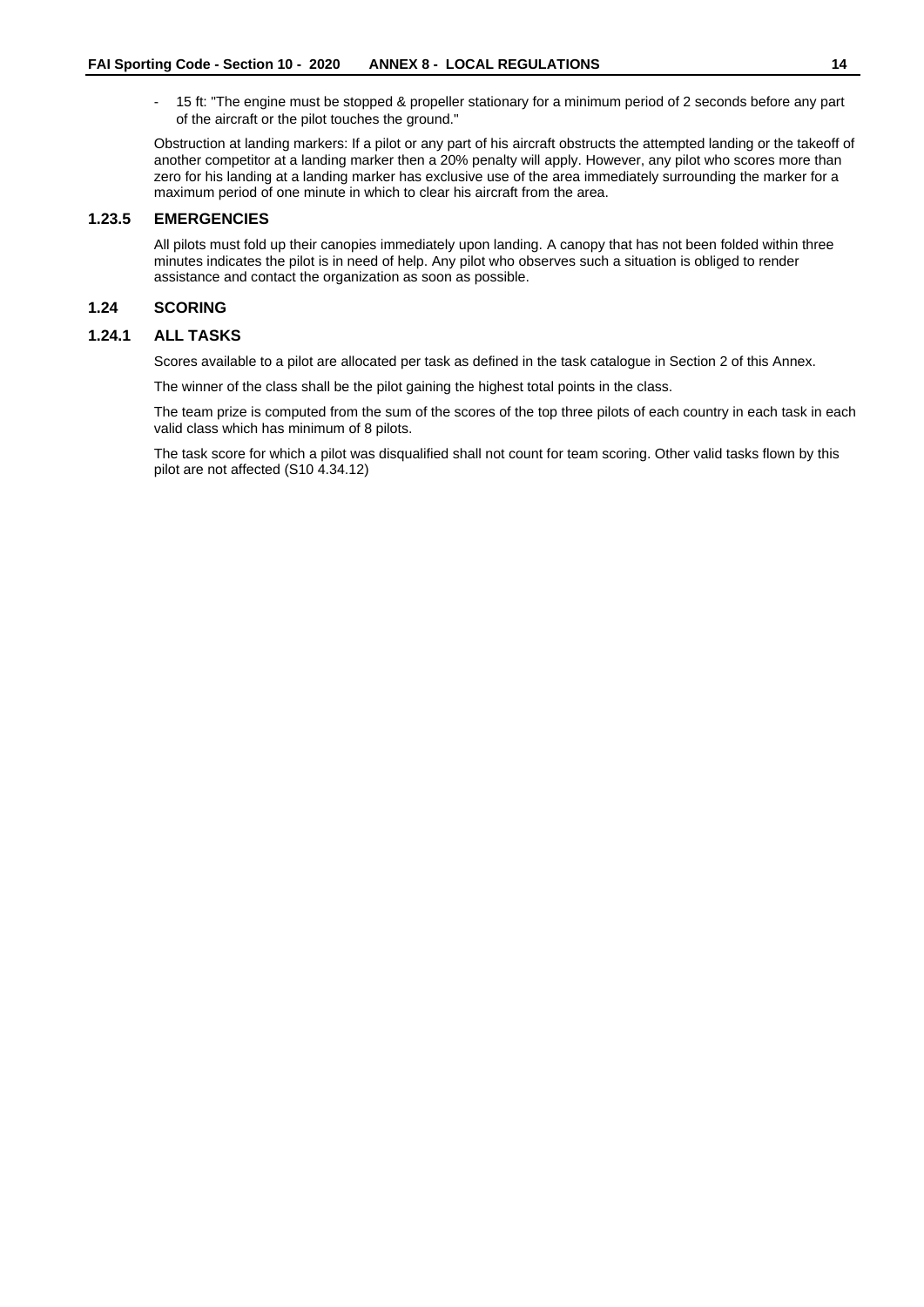# <span id="page-16-0"></span>**Annex 3, Part 2. Task Catalogue**

# <span id="page-16-1"></span>**2.1 PRECISION CURVE NAVIGATION**

#### **Objective**

To fly a prescribed course between two points as marked within the main competition map, without deviating from the width of the corridor defined in the task. Hidden gates will be placed at unknown points along the line.

# **Special rules**

- TPs used to mark the course do not count for scoring the primary navigation task, and will not be designated LZ landing zones.
- The corridor for the course extends the width of the hidden gates, 125m perpendicularly to either side of the given track line.
- The number of hidden gates on the track line, and the approximate length of the curve, and the total point score available for the course, will be given in advance.
- The track line must be flown in the direction indicated on the map
- Backtracking within the width of the corridor, or flying the course in the wrong direction, results in 0 score for this particular precision part of the course. This is for obvious safety reasons.

#### **Scoring**

.

Each Hidden Gate passed correctly in the air will score 5 points.

# <span id="page-16-2"></span>**2.2 PRECISION NAVIGATION WITH DECLARED SPEED**

#### **Objective**

To fly a prescribed course between two or more turnpoints, declaring the time of arrival at each turnpoint, in seconds from the start point of the track. Hidden gates will be placed at unknown points along the line.

#### **Special rules**

- TPs used to mark the course do not count for scoring the primary navigation task, and will not be designated LZ landing zones.
- The corridor for the course extends the width of the hidden gates, 125m perpendicularly to either side of the given track line.
- The track line must be flown in the direction indicated on the map
- Backtracking within the width of the corridor, or flying the course in the wrong direction, results in 0 score for this particular precision part of the course. This is for obvious safety reasons.
- Pilots intending to participate in this task must submit their declaration sheet to marshals before their first takeoff from the airfield each day.

# **Scoring**

Arrival at each timing point:

- < +/- 10 seconds of declared time: 4 points
- < +/- 20 seconds of declared time: 3 points
- < +/- 30 seconds of declared time: 2 points
- > 30 seconds difference from declared time: 0 points

Each Hidden Gate passed correctly in the air will score 2 points.

# <span id="page-16-3"></span>**2.3 PRECISION NAVIGATION WITH CONSTANT SPEED**

#### **Objective**

To fly a prescribed course between two or more turnpoints, at constant speed on each leg. Hidden timing gates will be placed at unknown points along the line, for which an ETA will be calculated from pilot's time of arrival at the next turnpoint in the course.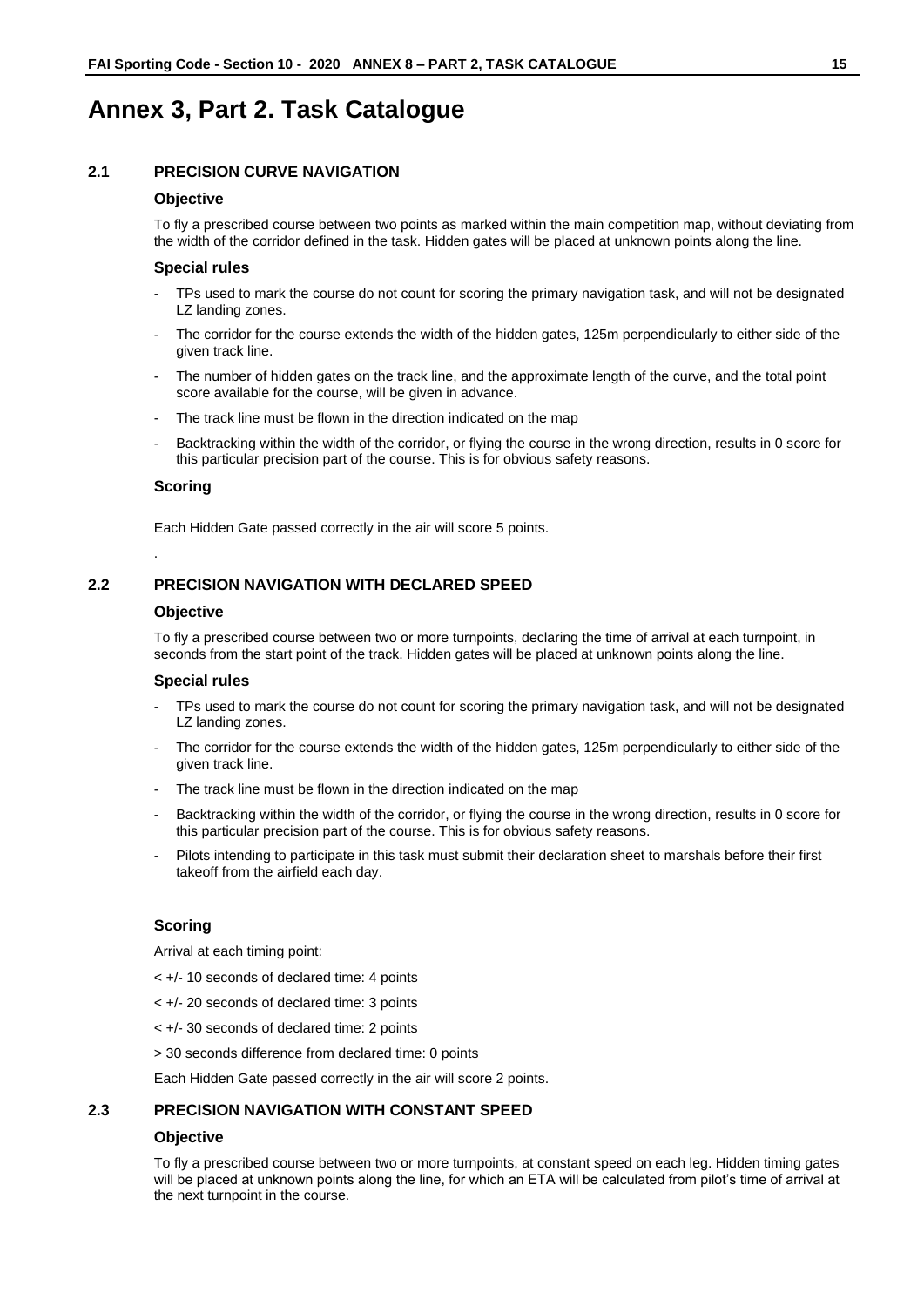#### **Special rules**

- TPs used to mark the course do not count for scoring the primary navigation task, and will not be designated LZ landing zones.
- The corridor for the course extends 125m perpendicularly to either side of the given track line.
- The number of hidden gates on the course line will be given in advance
- The track line must be flown in the direction indicated on the map
- Backtracking within the width of the corridor, or flying the course in the wrong direction, results in 0 score for this particular precision part of the course. This is for obvious safety reasons.

#### **Scoring**

Arrival at each timing point:

- < +/- 10 seconds of target time: 4 points
- < +/- 20 seconds of target time: 3 points
- < +/- 30 seconds of target time: 2 points
- > 30 seconds difference from target time: 0 points

# <span id="page-17-0"></span>**2.4 BONUS NAVIGATION TASK – TURN POINT HUNT**

#### **Objective**

To fly a course of the pilot's choice between as many turn points or markers as possible within a given maximum time period.

This task is intended to allow pilots to gain bonus points en-route to and from the other navigation tasks in this catalogue

# **Special rules**

- This task runs daily throughout the competition. It is defined as a new task for each day of competition.
- Daily task window of available flight time to be specified by the director and briefed. Barring adverse weather conditions, this is normally expected to be between 0700 and 2000.
- Daily maximum number of pilot airtime hours to be specified by the director and briefed. 5 hours will be standard.
- All turnpoints shown on the maps provided are included in this task, unless otherwise briefed.

#### **Scoring**

Turn point score weightings will vary between 1 and 3 points according to their distance from the Airfield. These will be clearly indicated on the published maps.

Each TP passed correctly in the air for the first time will score its full point value.

Each TP passed a second or more times in the air will score 1 point ONLY if a minimum of three additional TP points have been crossed since the previous crossing. This limitation applies across the duration of the competition: for example, If a pilots passes turnpoint A on the first day he may score 3 points, but only 1 point when he passes it again on the day after, or the day after that.

Penalty for exceeding maximum defined airtime or task window: 1 point per minute over allowed time.

Penalty for returning to the airfield by any means other than flight (i.e. outlanding): 50% of that day's points scored up to the point of landing. This includes any points scored on precision tasks.

# <span id="page-17-1"></span>**2.5 TURN POINT HUNT WITH LIMITED FUEL**

#### **Objective**

The task is flown as per task 2.4, with the exception that the director will impose a maximum limitation of fuel to be used within a given period of the championship, for example, one particular day's flying. The amount of fuel defined will be proportionate with the amount of flying achievable within the given time period, and will typically be between 5 and 10 litres.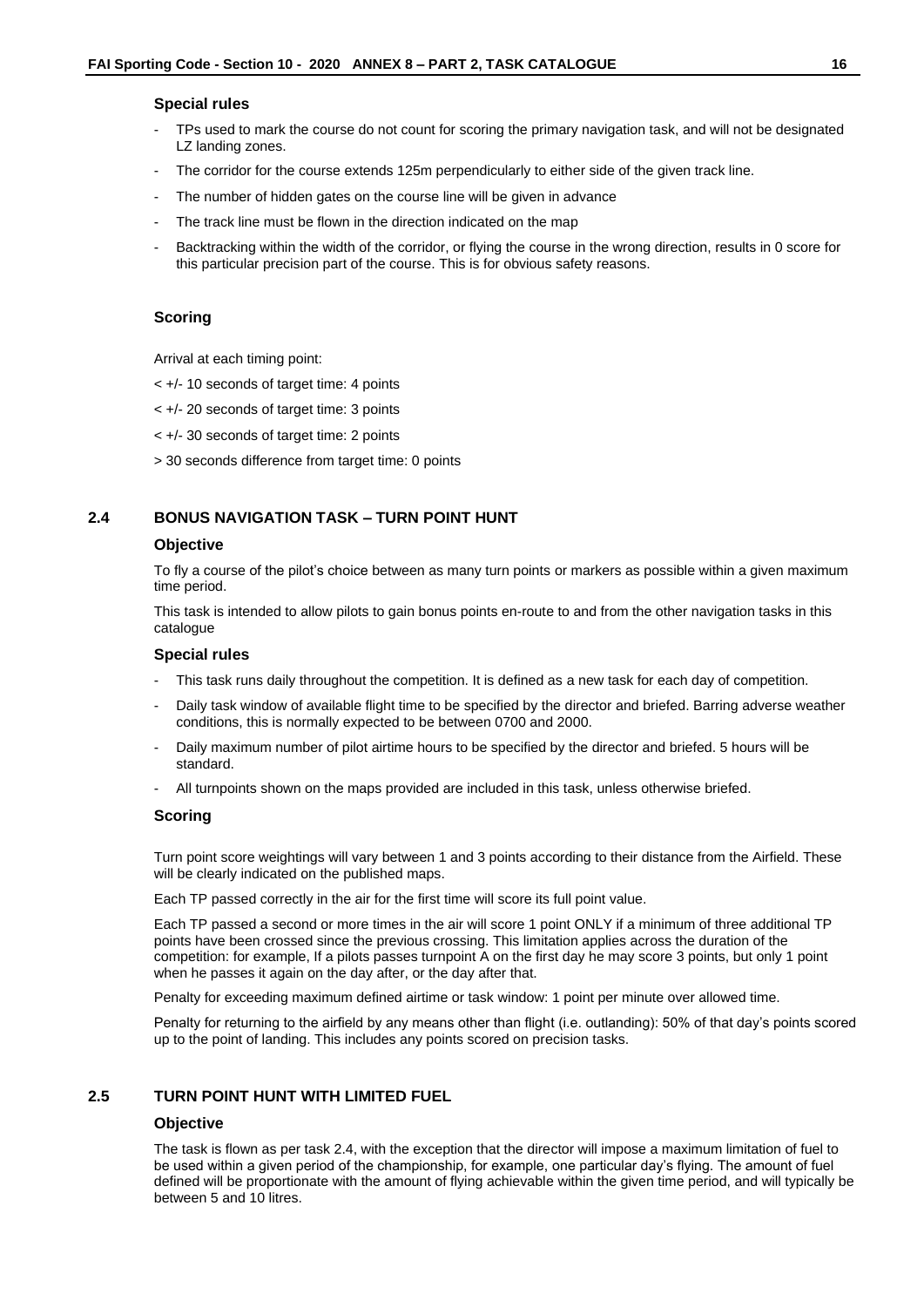#### **Special rules**

- Pilots in the Open Championship class will fly with limited fuel, measured by weight before takeoff.
- Pilots in Discovery class may carry as much fuel as they wish for the task to avoid risk of outlandings. If the fuel limit is exceeded, their score for the task will be reduced according to the penalties defined below. Pilot+Machine will be weighed at the airfield before take-off, and immediately upon landing.
- Fuel tanks will be sealed by marshals before takeoff, and checked again on landing.
- Normally precision landing tasks (2.6 and 2.7) will not be included when this task is set to avoid the risk of pilots burning fuel whilst stacking for a landing approach.
- When this task is set, all other tasks (i.e. the precision routes described in 2.1, 2.2, and 2.3) are deactivated for the period of this task.

#### **Scoring**

Turn point scores in this task will be either double or triple their normal values that are assigned in task 2.4; the multiplier will be announced in the briefing and will be defined by the director based on how many opportunities are available for this task, and the need to balance out the competition in the points between navigation and economy.

When this task is set, all turn points are considered to be 'new' and score their full value, regardless of whether or not a pilot has crossed them during a previous task of the competition.

Each TP passed correctly in the air for the first time will score its full point value.

Each TP passed a second or more times in the air will score 1 point ONLY if a minimum of three additional TP points have been crossed since the previous crossing within this task.

Penalty for exceeding maximum defined airtime or task window: 1 point per minute over allowed time.

Penalty for exceeding maximum allowed fuel limit (discovery class): 1 point per 100ml fuel over limit.

Penalty for breaking the seal on fuel tanks outside of marshal supervision: 100%

Penalty for returning to the airfield by any means other than flight (i.e. outlanding): 75% of the points scored up to the point of landing during this task only.

# <span id="page-18-0"></span>**2.6 SPOT LANDING**

#### **Objective**

To land with engine off as near as possible to a target.

#### **Description**

This task will be located at the airfield or at one or more of the FD fuel depot points, as briefed. The location will be briefed in advance.

On approach, the pilot should circle the field at minimum 500ft to indicate to marshals that they are intending to attempt the task. If there are other pilots ahead of them in the queue, they should stack in a circuit above them, over a field to the side of the target. Circuit locations will be briefed in advance.

When given a green flag by marshals, they should pass at least 500ft directly overhead the target, cut the engine and try to make a first touch as near as possible to the centre of a target consisting of:

- A series of concentric circles for PF1 and PF2 classes.
- A series of 5m wide parallel strips for PL1 and PL2 classes

#### **Special rules**

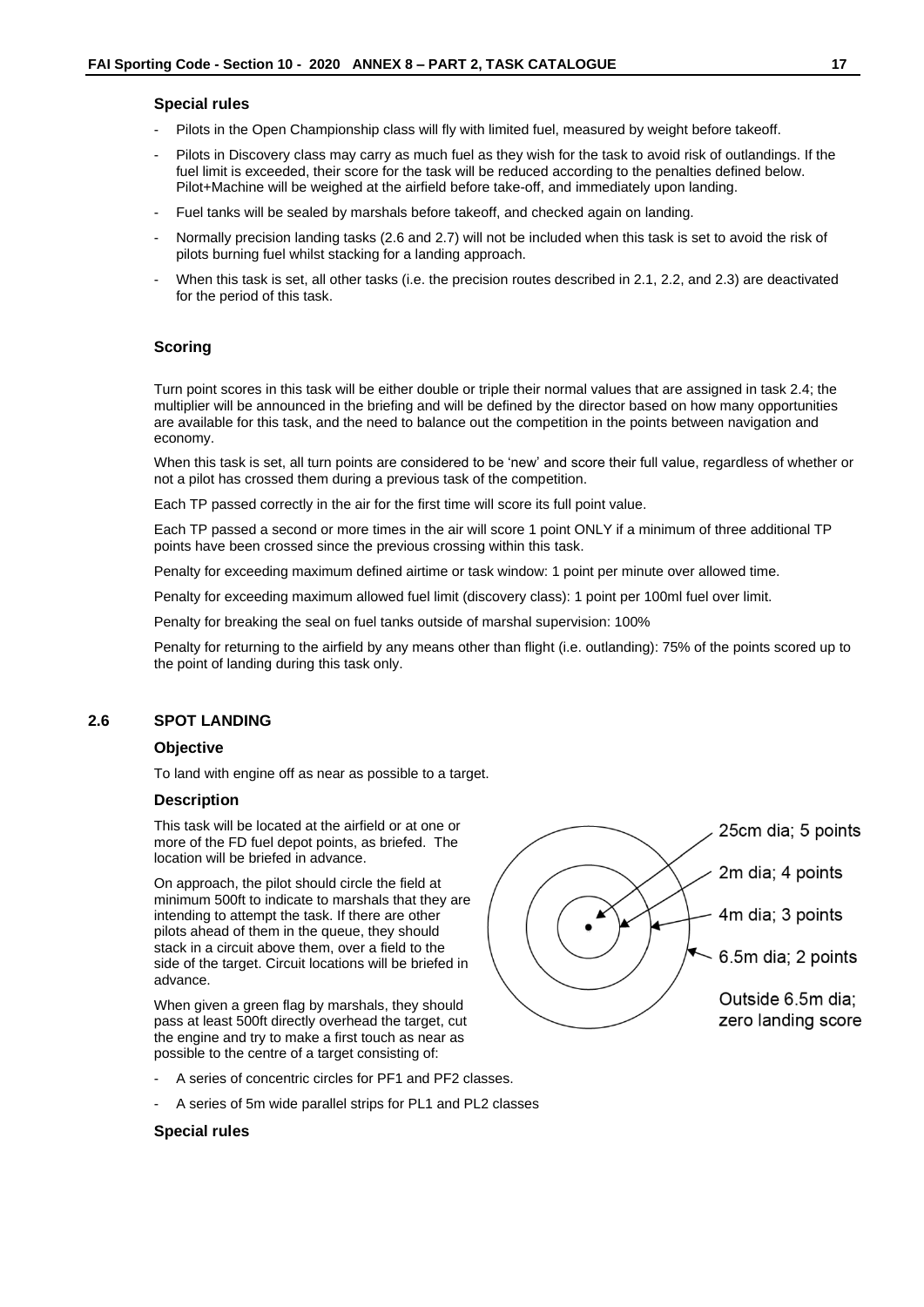- There are no points awarded for flying through or simply landing in an FD point without attempting the landing task.
- A pilot may only attempt each available landing task once per day of flying. They may still land normally in FD points for fuel or rest breaks.
- The circuit to be flown will be detailed at briefing.
- The first touch of the ground by the pilot's foot (PF) or the aircraft wheels (PL) is the point from which the pilot's score will be derived. A first touch on the line scores the higher score. When more than one PL wheel touches simultaneously, the point chosen is the one in favour of the pilot.
- For PF classes, there will be no penalty applied for any part of the aircraft touching the ground prior to the first scoring touch of the foot or wheels, so long as a 'good' landing is achieved, as described in S.10 A3, 3.3.5.
- If a pilot runs out of fuel whilst in a queue for the task, they will be permitted to refuel and attempt the task again.



Outside rectangle: zero landing score

# **Penalties**

Not crossing the gate or crossing it with engine on: zero landing score.

Flying less than 45 seconds with no engine: zero landing score (Open championship classes only).

Falling over during landing or two knees on the ground: zero landing score.

#### **Scoring**

Bullseye: 5 points Inner ring: 4 points 2nd ring: 3 points Outer ring: 2 points

# **Discovery class**

Discovery pilots are not required to switch their engine off for the task, but should idle it and attempt not to use the throttle on approach unless necessary for safety reasons.

# <span id="page-19-0"></span>**2.7 BOWLING LANDING**

#### **Objective** Land with the engine off, hitting as many pins as possible. Wind**Description** This task will be located at the airfield, or at one or more of the FD fuel depot O points, as briefed. The location will be briefed in advance. O 5 or more pins are placed along a line into wind in the landing area at regular intervals between 1 and 2 m. The pins are 50 cm high for PF classes and 100 cm O high for PL classes and they are covered by dense foam. Pins will be simply  $\circ$ standing on the ground. A pin is said to be hit when it is knocked down.  $\circ$ On approach, the pilot should circle the field at minimum 500ft to indicate to marshals that they are intending to attempt the task. If there are other pilots ahead Landing pins of them in the queue, they should stack above them, over a field to the side of the target. Circuit locations will be briefed in advance.

When given a green flag by marshals, they should pass at least 500ft directly overhead the target, and cut the engine.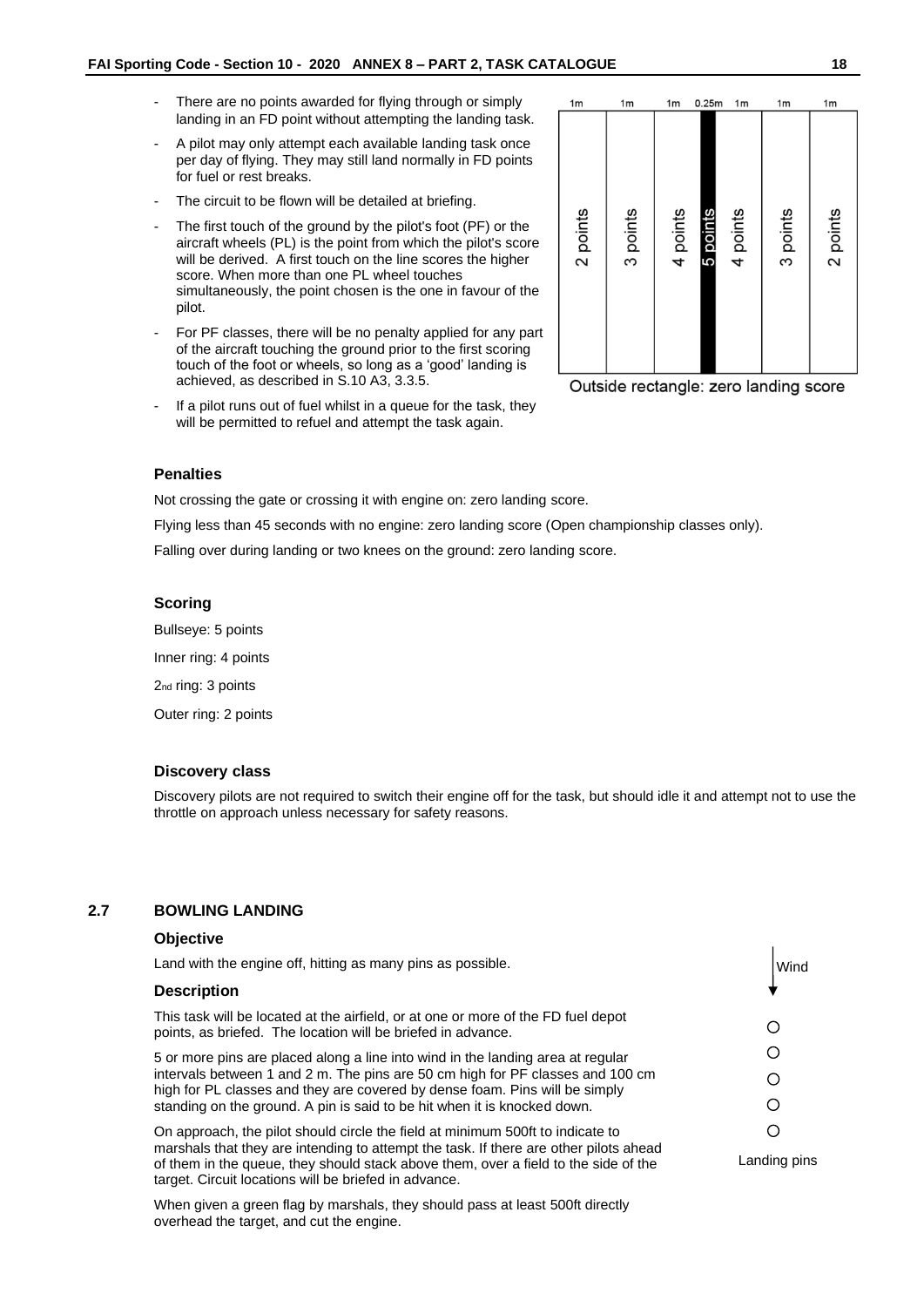They will fly a minimum of 45 seconds and will try to hit as many pins as possible before touching the ground. Each pin knocked down before touching the ground is scored as a successful hit.

#### **Special rules**

- There are no points awarded for flying through or simply landing in an FD point without attempting the landing task.
- A pilot may only attempt each available landing task once per day of flying. They may still land normally in FD points for fuel or rest breaks.
- The circuit to be flown will be detailed at briefing.
- The first touch of the ground by the pilot's foot (PF) or the aircraft wheels (PL) is the point from which the pilot's score will be derived. A first touch on the line scores the higher score. When more than one PL wheel touches simultaneously, the point chosen is the one in favour of the pilot.
- For PF classes, there will be no penalty applied for any part of the aircraft touching the ground prior to the first scoring touch of the foot or wheels, so long as a 'good' landing is achieved, as described in S.10 A3, 3.3.5.
- If a pilot runs out of fuel whilst in a queue for the task, they will be permitted to refuel and attempt the task again.

# **Scoring**

Each pin hit successfully is worth 1 point.

# **Penalties**

Not overflying the target or crossing it with engine on: zero landing score.

Flying less than 45 seconds with no engine: zero landing score (Open Championship classes only)

Falling over during landing or two knees on the ground: zero landing score.

#### **Discovery class**

Discovery pilots are not required to switch their engine off for the task, but should idle it and attempt not to use the throttle on approach unless necessary for safety reasons.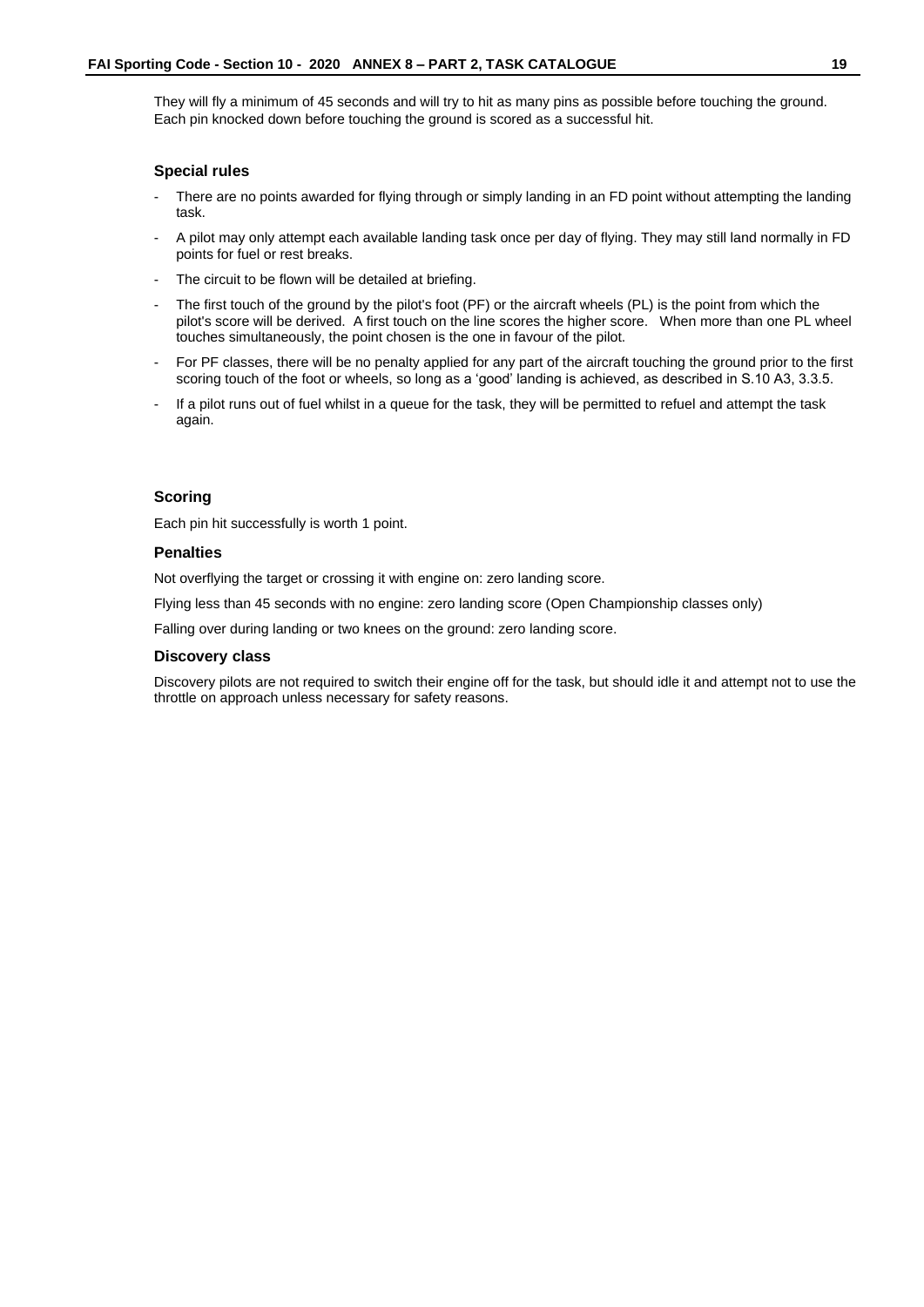# <span id="page-21-0"></span>**2.7 EXAMPLE COMPETITION MAPS**



| <b>FEATURE</b> | <b>NOTES</b>                                                     | <b>POINTS VALUE</b>                                                                                                                                                                                                                                                                              |  |  |  |
|----------------|------------------------------------------------------------------|--------------------------------------------------------------------------------------------------------------------------------------------------------------------------------------------------------------------------------------------------------------------------------------------------|--|--|--|
|                | TP - Standard Turnpoint                                          | No. of rings indicates value of points for first crossing in the air.<br>i.e. 1 ring = 1 point, 2 rings = 2 points, 3 rings = 3 points<br>1 point for each further crossing<br>(only after minimum 3 other TPs have been crossed in between)                                                     |  |  |  |
|                | FD - Fuel Depot                                                  | 2 points for first landing<br>1 point for each further landing<br>(only after minimum 3 other TPs have been crossed in between)                                                                                                                                                                  |  |  |  |
|                | AF - Airfield                                                    | No points for flying through or performing normal landing.<br>Up to 5 points for precision landing (if available as briefed).<br>Pilots must conclude each competition day by flying back to Airfield<br>to complete the day's task or accept 50% penalty on points for day<br>as an outlanding. |  |  |  |
|                | Route A. Task 2.3<br>Precision Navigation with<br>Declared speed | 5 timing declaration points on the turnpoints, worth up to 4 points<br>each.<br>Total available for this task: total 20 points<br>Route may only be flown once in the competition per pilot                                                                                                      |  |  |  |
|                | Route B. Task 2.4<br>Precision Navigation with<br>constant speed | 4 timing gate points, worth up to 4 points each<br>Total available for this task: 16 points<br>Route may only be flown once in the competition per pilot                                                                                                                                         |  |  |  |
|                | Route C. Task 2.2<br><b>Precision Navigation</b>                 | 6 hidden gate points, worth 5 points each<br>Total available for this task: 30 points<br>Route may only be flown once in the competition per pilot                                                                                                                                               |  |  |  |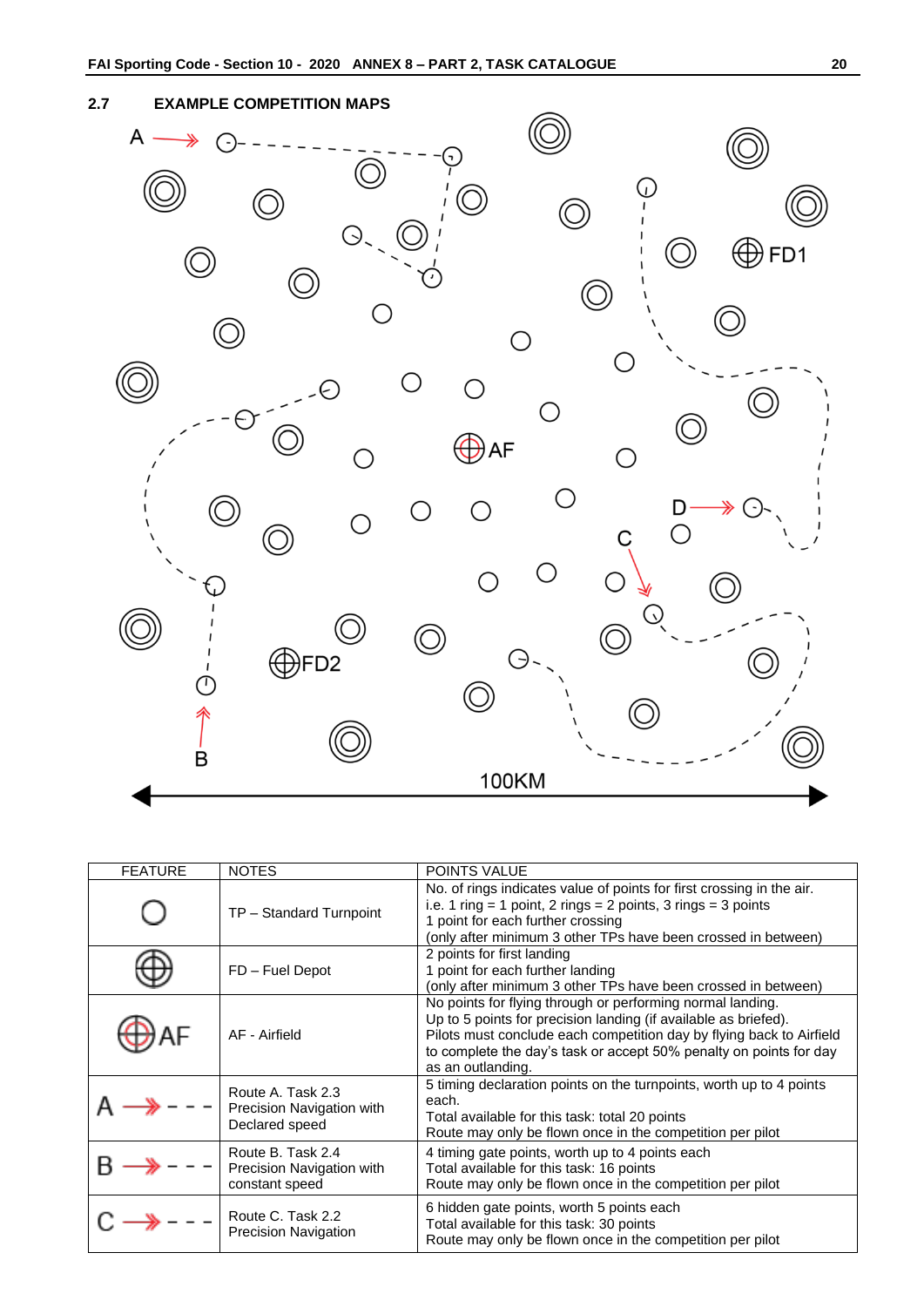| Route D. Task 2.2<br><b>Precision Navigation</b> | 8 hidden gate points, worth 5 points each<br>Total available for this task: 40 points<br>Route may only be flown once in the competition per pilot |  |  |
|--------------------------------------------------|----------------------------------------------------------------------------------------------------------------------------------------------------|--|--|
|                                                  |                                                                                                                                                    |  |  |

# <span id="page-22-0"></span>**2.8 MAP AREA EXAMPLE WITH DOWNWIND OUTLANDING**

An external outlanding with a downwind precision navigation may be defined in the event of strong wind conditions;

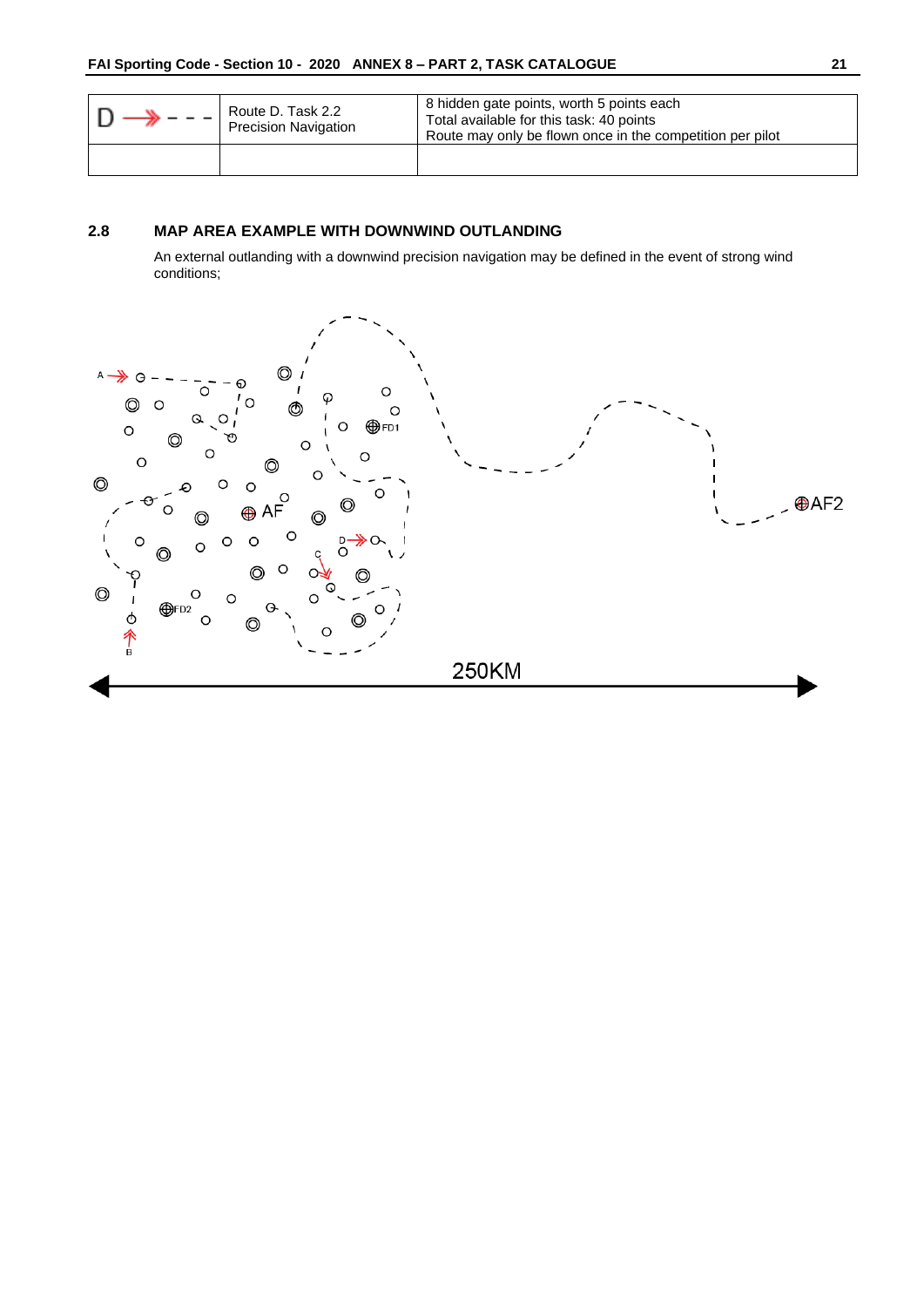# **ENTRY FORM EXAMPLE**

ENTRY FORM FOR (Title of Championships, Dates, Location, Country)

<span id="page-23-0"></span>

We wish to enter the following competitors who qualify under the FAI Nationality or Residence Rules (GS 3.7):

| Name | Age | Gender | Comp. P1<br>class NAV | ASST<br>TL | Sporting<br>Licence Nº | Pilot Licence Nº |
|------|-----|--------|-----------------------|------------|------------------------|------------------|
|      |     |        |                       |            |                        |                  |
|      |     |        |                       |            |                        |                  |
|      |     |        |                       |            |                        |                  |
|      |     |        |                       |            |                        |                  |
|      |     |        |                       |            |                        |                  |
|      |     |        |                       |            |                        |                  |
|      |     |        |                       |            |                        |                  |
|      |     |        |                       |            |                        |                  |
|      |     |        |                       |            |                        |                  |
|      |     |        |                       |            |                        |                  |
|      |     |        |                       |            |                        |                  |
|      |     |        |                       |            |                        |                  |
|      |     |        |                       |            |                        |                  |
|      |     |        |                       |            |                        |                  |
|      |     |        |                       |            |                        |                  |
|      |     |        |                       |            |                        |                  |
|      |     |        |                       |            |                        |                  |
|      |     |        |                       |            |                        |                  |
|      |     |        |                       |            |                        |                  |
|      |     |        |                       |            |                        |                  |

Note : The maximum number of aircraft which may be entered is ......... with not more than ........ in any class.